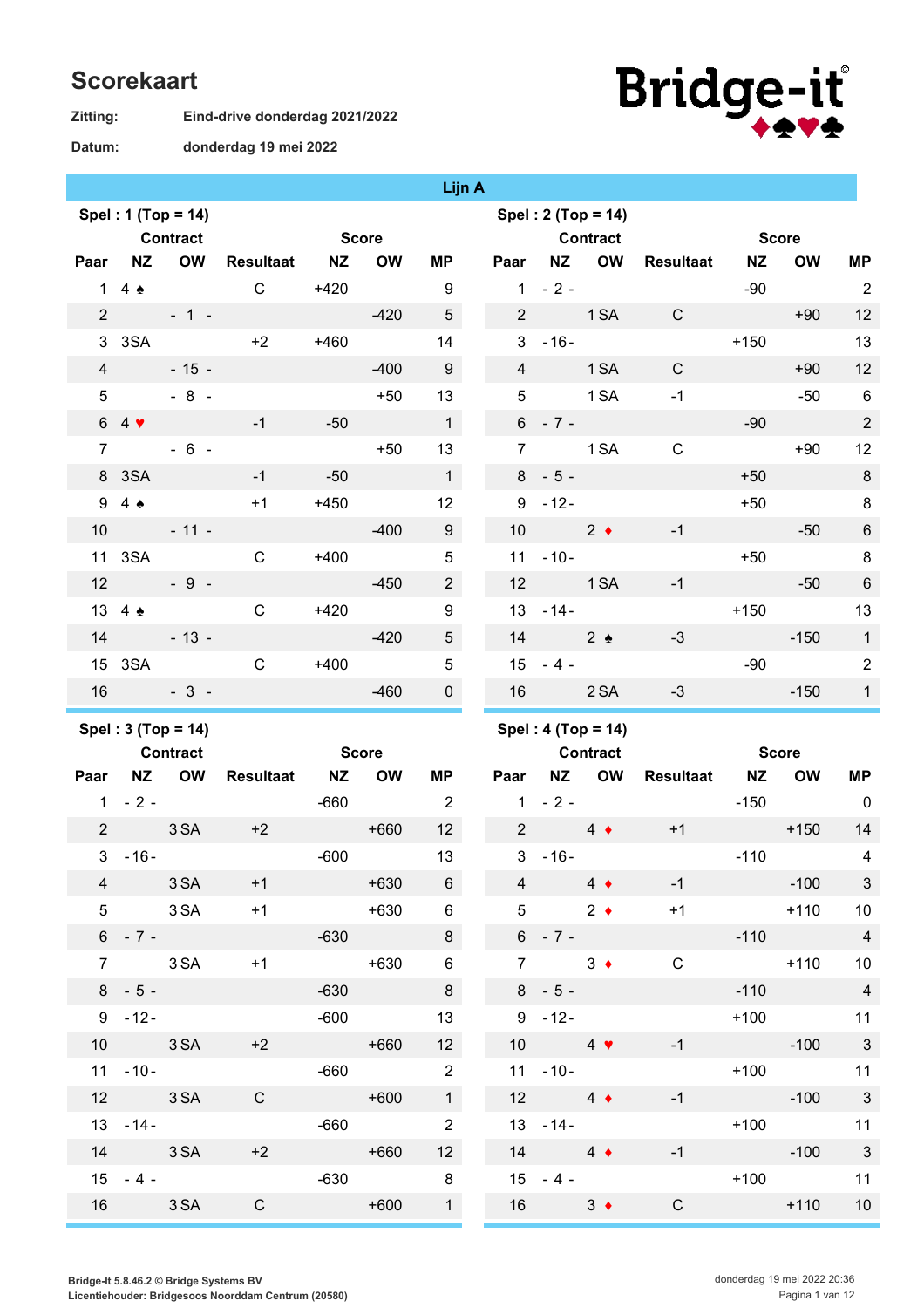|                 | Spel: 5 (Top = 14)          |                                       |                  |           |              |                 |                |                            | Spel: 6 (Top = 14)                    |                  |           |              |                         |
|-----------------|-----------------------------|---------------------------------------|------------------|-----------|--------------|-----------------|----------------|----------------------------|---------------------------------------|------------------|-----------|--------------|-------------------------|
|                 |                             | <b>Contract</b>                       |                  |           | <b>Score</b> |                 |                |                            | <b>Contract</b>                       |                  |           | <b>Score</b> |                         |
| Paar            | <b>NZ</b>                   | <b>OW</b>                             | <b>Resultaat</b> | <b>NZ</b> | <b>OW</b>    | <b>MP</b>       | Paar           | <b>NZ</b>                  | <b>OW</b>                             | <b>Resultaat</b> | <b>NZ</b> | <b>OW</b>    | <b>MP</b>               |
| $\mathbf{1}$    |                             | $5 \bullet$                           | $+2$             |           | $+440$       | 12              | $\mathbf{1}$   |                            | $-6 -$                                |                  |           | $+200$       | 11                      |
|                 | $2 - 15 -$                  |                                       |                  | $-440$    |              | $2^{\circ}$     |                | $24 \div$                  |                                       | $-3$             | $-150$    |              | $6\phantom{1}6$         |
|                 | $3\quad 4$                  |                                       | $-2$             | $-200$    |              | 8               | 3              | $-4-$                      |                                       |                  | $+300$    |              | 14                      |
| $\overline{4}$  |                             | $-3-$                                 |                  |           | $+200$       | $6\phantom{.}$  | $\overline{4}$ |                            | $4 \triangle$                         | $-3$             |           | $-300$       | $\mathbf 0$             |
| $5\phantom{.0}$ |                             | $2 \triangle$                         | $-2$             |           | $-100$       | 0               | $\overline{5}$ |                            | $3 \triangle$                         | $-1$             |           | $-100$       | 4                       |
|                 | $6 - 1 -$                   |                                       |                  | $-440$    |              | $\overline{2}$  |                | $64 \div$                  |                                       | $-4$             | $-200$    |              | 3                       |
| $\overline{7}$  |                             | $3 \bullet$                           | $+3$             |           | $+170$       | $\overline{2}$  | $\overline{7}$ |                            | 2 SA                                  | $-2$             |           | $-200$       | $\overline{\mathbf{c}}$ |
| 8               |                             | $3 \bullet$                           | $+4$             |           | $+190$       | $\overline{4}$  | 8              |                            | $-9 -$                                |                  |           | $+100$       | $\boldsymbol{6}$        |
|                 | $9 - 8 -$                   |                                       |                  | $-190$    |              | 10              | 9              | $4$ $\clubsuit$            |                                       | $-2$             | $-100$    |              | 8                       |
|                 | $10 - 5 -$                  |                                       |                  | $+100$    |              | 14              | 10             | $-5-$                      |                                       |                  | $+100$    |              | 10                      |
|                 | 11 $3$ $\blacktriangledown$ |                                       | $-3$             | $-300$    |              | 6               | 11             | 2SA                        |                                       | $-4$             | $-200$    |              | 3                       |
| 12              |                             | $5 \bullet$                           | $+2$             |           | $+440$       | 12              |                | 12 4 $\star$ x             |                                       | $-3$             | $-500$    |              | $\mathbf 0$             |
|                 | $13 - 12 -$                 |                                       |                  | $-440$    |              | $\overline{2}$  | 13             |                            | $-12 -$                               |                  |           | $+500$       | 14                      |
| 14              |                             | $-11 -$                               |                  |           | $+300$       | 8               | 14             |                            | $-11 -$                               |                  |           | $+200$       | 11                      |
| 15              |                             | $5 \bullet$                           | $+2$             |           | $+440$       | 12              | 15             |                            | $-2-$                                 |                  |           | $+150$       | 8                       |
|                 | $16 - 7 -$                  |                                       |                  | $-170$    |              | 12              |                | $16 - 7 -$                 |                                       |                  | $+200$    |              | 12                      |
|                 |                             |                                       |                  |           |              |                 |                |                            |                                       |                  |           |              |                         |
|                 |                             |                                       |                  |           |              |                 |                |                            |                                       |                  |           |              |                         |
|                 |                             | Spel: 7 (Top = 14)<br><b>Contract</b> |                  |           | <b>Score</b> |                 |                |                            | Spel: 8 (Top = 14)<br><b>Contract</b> |                  |           | <b>Score</b> |                         |
| Paar            | <b>NZ</b>                   | <b>OW</b>                             | <b>Resultaat</b> | NZ        | <b>OW</b>    | <b>MP</b>       | Paar           | <b>NZ</b>                  | OW                                    | <b>Resultaat</b> | <b>NZ</b> | <b>OW</b>    | <b>MP</b>               |
| $\mathbf{1}$    |                             | 3 SA                                  | $+3$             |           | $+690$       | 9               | $\mathbf{1}$   |                            | $-6 -$                                |                  |           | $+50$        | 13                      |
|                 | $2 - 15 -$                  |                                       |                  | $-1440$   |              | $\mathbf{1}$    |                | $24$ $\blacktriangledown$  |                                       | $+1$             | $+450$    |              | 11                      |
| 3 <sup>1</sup>  | $-4-$                       |                                       |                  | $-630$    |              | 12              |                | $34$ $\blacktriangleright$ |                                       | $+1$             | $+450$    |              | 11                      |
| $\overline{4}$  |                             | 4 SA                                  | $\mathsf C$      |           | $+630$       | $\overline{2}$  | $\overline{4}$ |                            | $-3-$                                 |                  |           | $-450$       | 3                       |
| 5 <sup>5</sup>  |                             | 3 SA                                  | $+2$             |           | $+660$       | 5               | 5              |                            | $-10 -$                               |                  |           | $-450$       | 3                       |
|                 | $6 - 1 -$                   |                                       |                  | $-690$    |              | 5 <sup>5</sup>  |                | $65$ $\blacktriangledown$  |                                       | $-1$             | $-50$     |              | $\mathbf{1}$            |
| $\overline{7}$  |                             | 7 SA                                  | $-1$             |           | $-100$       | 0               | $\overline{7}$ |                            | $-16 -$                               |                  |           | $-420$       | 8                       |
| 8               |                             | 3 SA                                  | $+3$             |           | $+690$       | 9               | 8              |                            | $-9 -$                                |                  |           | $-200$       | 10                      |
|                 | $9 - 8 -$                   |                                       |                  | $-690$    |              | $5\,$           |                | $93$ $\blacktriangleright$ |                                       | $+2$             | $+200$    |              | $\overline{4}$          |
|                 | $10 - 5 -$                  |                                       |                  | $-660$    |              | 9               |                | 10 4 $\blacktriangledown$  |                                       | $+1$             | $+450$    |              | 11                      |
|                 | $11 - 14 -$                 |                                       |                  | $-660$    |              | 9               |                | 11 4 $\blacktriangledown$  |                                       | $+1$             | $+450$    |              | 11                      |
|                 | $12 - 13 -$                 |                                       |                  | $-1440$   |              | $\mathbf{1}$    |                | 12 4 $\blacktriangledown$  |                                       | $-1$             | $-50$     |              | $\overline{\mathbf{1}}$ |
| 13              |                             | 6 SA                                  | $\mathbf C$      |           | $+1440$      | 13              | 13             |                            | $-12 -$                               |                  |           | $+50$        | 13                      |
| 14              |                             | 5 SA                                  | ${\bf C}$        |           | $+660$       | $5\phantom{.0}$ | 14             |                            | $-11 -$                               |                  |           | $-450$       | $\mathbf{3}$            |
| 15              |                             | 6 SA                                  | $\mathsf C$      |           | $+1440$      | 13              | 15             |                            | $-2 -$                                |                  |           | $-450$       | $\mathbf{3}$            |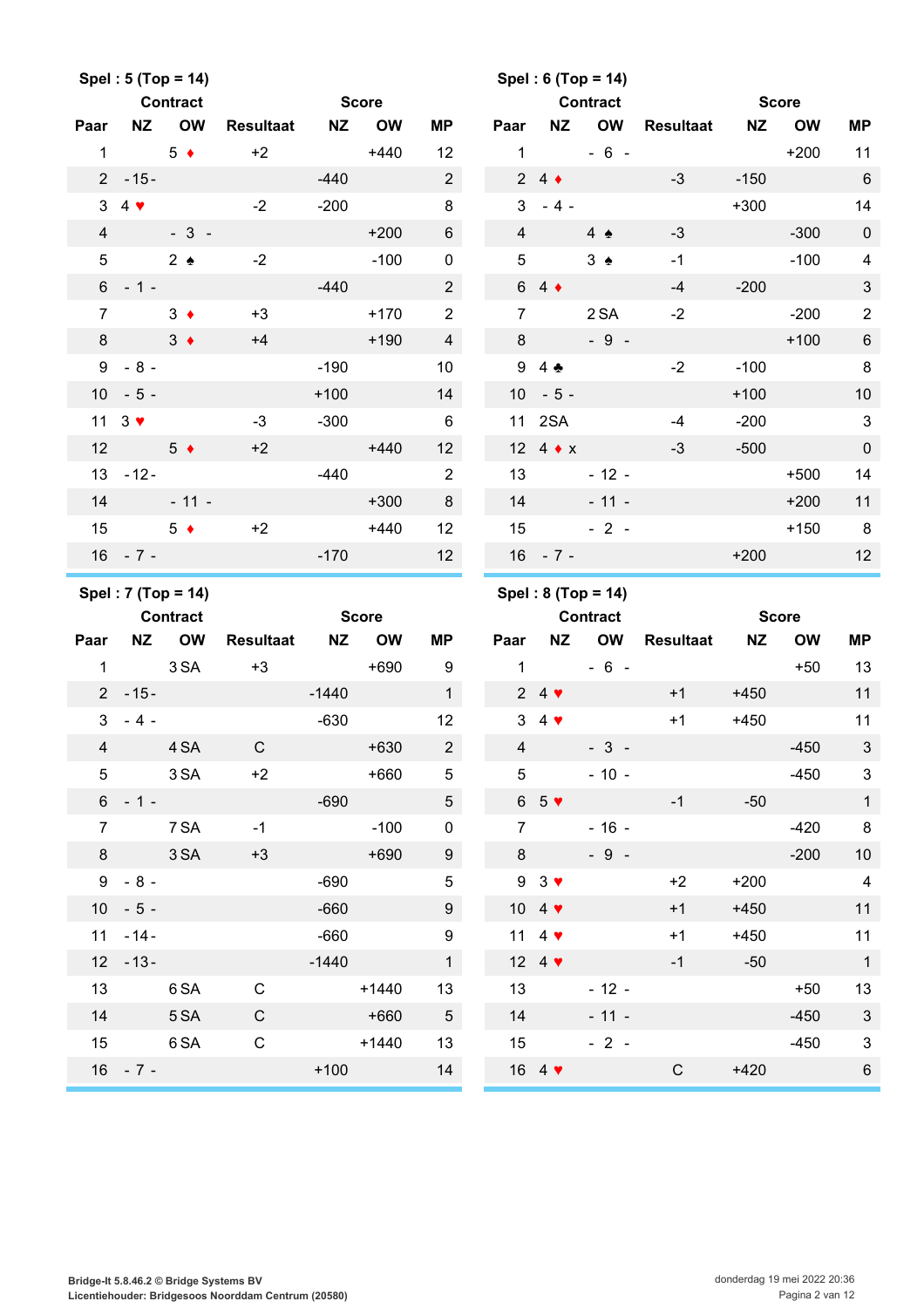|                 |                            | Spel: 9 (Top = 14)  |                  |           |              |                 |                  |                             | Spel: 10 (Top = 14) |                  |           |              |                  |
|-----------------|----------------------------|---------------------|------------------|-----------|--------------|-----------------|------------------|-----------------------------|---------------------|------------------|-----------|--------------|------------------|
|                 |                            | <b>Contract</b>     |                  |           | <b>Score</b> |                 |                  |                             | <b>Contract</b>     |                  |           | <b>Score</b> |                  |
| Paar            | <b>NZ</b>                  | <b>OW</b>           | <b>Resultaat</b> | <b>NZ</b> | <b>OW</b>    | <b>MP</b>       | Paar             | <b>NZ</b>                   | <b>OW</b>           | <b>Resultaat</b> | <b>NZ</b> | <b>OW</b>    | <b>MP</b>        |
| $\mathbf{1}$    |                            | $-14 -$             |                  |           | $-420$       | 6               | $\mathbf{1}$     |                             | 3 SA                | $+2$             |           | $+660$       | 13               |
|                 | 24                         |                     | $\mathsf{C}$     | $+420$    |              | 8               | $\overline{2}$   | $-9-$                       |                     |                  | $-660$    |              | $\mathbf{1}$     |
| 3               | 3SA                        |                     | $+2$             | $+460$    |              | 14              | 3                | $-8-$                       |                     |                  | $+100$    |              | 13               |
| $\overline{4}$  |                            | $-13 -$             |                  |           | $-450$       | $\overline{2}$  | $\overline{4}$   |                             | 3 SA                | $+1$             |           | $+630$       | $\bf 8$          |
| 5               | 4 $\triangle$              |                     | $-1$             | $-50$     |              | $\mathfrak{S}$  | 5                | $-6-$                       |                     |                  | $-630$    |              | $\,6$            |
| $6\phantom{1}$  |                            | $-5 -$              |                  |           | $+50$        | 11              | $6\phantom{1}$   |                             | 3 SA                | $+1$             |           | $+630$       | $\bf 8$          |
| $\overline{7}$  |                            | $-10 -$             |                  |           | $+50$        | 11              | $\overline{7}$   |                             | 3 SA                | $+1$             |           | $+630$       | $\bf 8$          |
| 8               |                            | $-3-$               |                  |           | $-460$       | $\mathbf 0$     | 8                |                             | $5 \bullet$         | $-1$             |           | $-100$       | $\mathbf{1}$     |
| 9               |                            | $-2-$               |                  |           | $-420$       | 6               | $\boldsymbol{9}$ |                             | 3 SA                | $+2$             |           | $+660$       | 13               |
|                 | 10 4 $\triangle$           |                     | $-1$             | $-50$     |              | $\mathfrak{S}$  | 10 <sup>1</sup>  | $-7 -$                      |                     |                  | $-630$    |              | $\,6\,$          |
| 11              |                            | $-16 -$             |                  |           | $-420$       | $\,6$           | 11               |                             | $5 \bullet$         | $\mathbf C$      |           | $+600$       | 4                |
| 12              |                            | $-15 -$             |                  |           | $+100$       | 14              | 12               |                             | $3 \bullet$         | $-1$             |           | $-100$       | $\mathbf{1}$     |
|                 | 13 4 4                     |                     | $+1$             | $+450$    |              | 12              |                  | $13 - 4 -$                  |                     |                  | $-630$    |              | $\,6\,$          |
|                 | 14 4 $\triangle$           |                     | $\mathsf{C}$     | $+420$    |              | 8               |                  | $14 - 1 -$                  |                     |                  | $-660$    |              | $\mathbf{1}$     |
|                 | 15 4 4                     |                     | $-2$             | $-100$    |              | $\mathbf 0$     |                  | $15 - 12 -$                 |                     |                  | $+100$    |              | 13               |
|                 | 16 4 4                     |                     | $\mathsf{C}$     | $+420$    |              | 8               |                  | $16 - 11 -$                 |                     |                  | $-600$    |              | 10               |
|                 |                            | Spel: 11 (Top = 14) |                  |           |              |                 |                  |                             | Spel: 12 (Top = 14) |                  |           |              |                  |
|                 |                            | <b>Contract</b>     |                  |           | <b>Score</b> |                 |                  |                             | <b>Contract</b>     |                  |           | <b>Score</b> |                  |
| Paar            | <b>NZ</b>                  | <b>OW</b>           | <b>Resultaat</b> | <b>NZ</b> | <b>OW</b>    | <b>MP</b>       | Paar             | ΝZ                          | OW                  | <b>Resultaat</b> | <b>NZ</b> | <b>OW</b>    | <b>MP</b>        |
| $\mathbf{1}$    |                            | 3 SA                | $\mathsf C$      |           | $+400$       | 12              | $\mathbf{1}$     |                             | 3 SA                | $-2$             |           | $-100$       | 5                |
|                 | 2 4 $\blacktriangledown$ x |                     | $-2$             | $-300$    |              | $\overline{4}$  |                  | $2 - 9 -$                   |                     |                  | $-120$    |              | $\mathbf 0$      |
| $\mathbf{3}$    | $3 \vee$                   |                     | $-2$             | $-100$    |              | 10              |                  | $3 - 8 -$                   |                     |                  | $+50$     |              | $\sqrt{5}$       |
| $\overline{4}$  |                            | $-13 -$             |                  |           | $-140$       | $\pmb{0}$       | $\overline{4}$   |                             | 1 SA                | $-3$             |           | $-150$       | $\pmb{0}$        |
|                 | 5 4 $\bullet$ x            |                     | $-3$             | $-500$    |              | $\pmb{0}$       |                  | $5 - 6 -$                   |                     |                  | $+100$    |              | $9\,$            |
| $6\overline{6}$ |                            | $-5 -$              |                  |           | $+500$       | 14              | $6\phantom{a}$   |                             | 2 SA                | $-2$             |           | $-100$       | $\sqrt{5}$       |
| $\overline{7}$  |                            | $5 +$               | $-2$             |           | $-100$       | $\overline{2}$  | $\overline{7}$   |                             | $-10 -$             |                  |           | $-140$       | $\sqrt{2}$       |
| $8\phantom{1}$  |                            | $-3-$               |                  |           | $+100$       | $\overline{4}$  | 8                |                             | 1 SA                | $-1$             |           | $-50$        | $9\,$            |
| 9               |                            | $-2-$               |                  |           | $+300$       | 10              | $\boldsymbol{9}$ |                             | 1 SA                | $+1$             |           | $+120$       | 14               |
|                 | $10 - 7 -$                 |                     |                  | $+100$    |              | 12              |                  | 10 $2$ $\blacktriangledown$ |                     | $+1$             | $+140$    |              | 12               |
|                 | 11                         | $3 +$               | $+1$             |           | $+130$       | 8               | 11               |                             | $-16 -$             |                  |           | $+100$       | 12               |
|                 | 12                         | $3 +$               | $\mathsf{C}$     |           | $+110$       | $6\phantom{.}6$ |                  | 12                          | 1 SA                | $-1$             |           | $-50$        | 9                |
|                 | 13 $2 \blacktriangledown$  |                     | $+1$             | $+140$    |              | 14              |                  | $13 - 4 -$                  |                     |                  | $+150$    |              | 14               |
|                 | $14 - 1 -$                 |                     |                  | $-400$    |              | $2^{\circ}$     |                  | $14 - 1 -$                  |                     |                  | $+100$    |              | $\boldsymbol{9}$ |
|                 | $15 - 12 -$                |                     |                  | $-110$    |              | 8               |                  | $15 - 12 -$                 |                     |                  | $+50$     |              | $\sqrt{5}$       |
|                 | $16 - 11 -$                |                     |                  |           |              |                 |                  |                             |                     |                  |           |              |                  |
|                 |                            |                     |                  |           |              |                 |                  |                             |                     |                  |           |              |                  |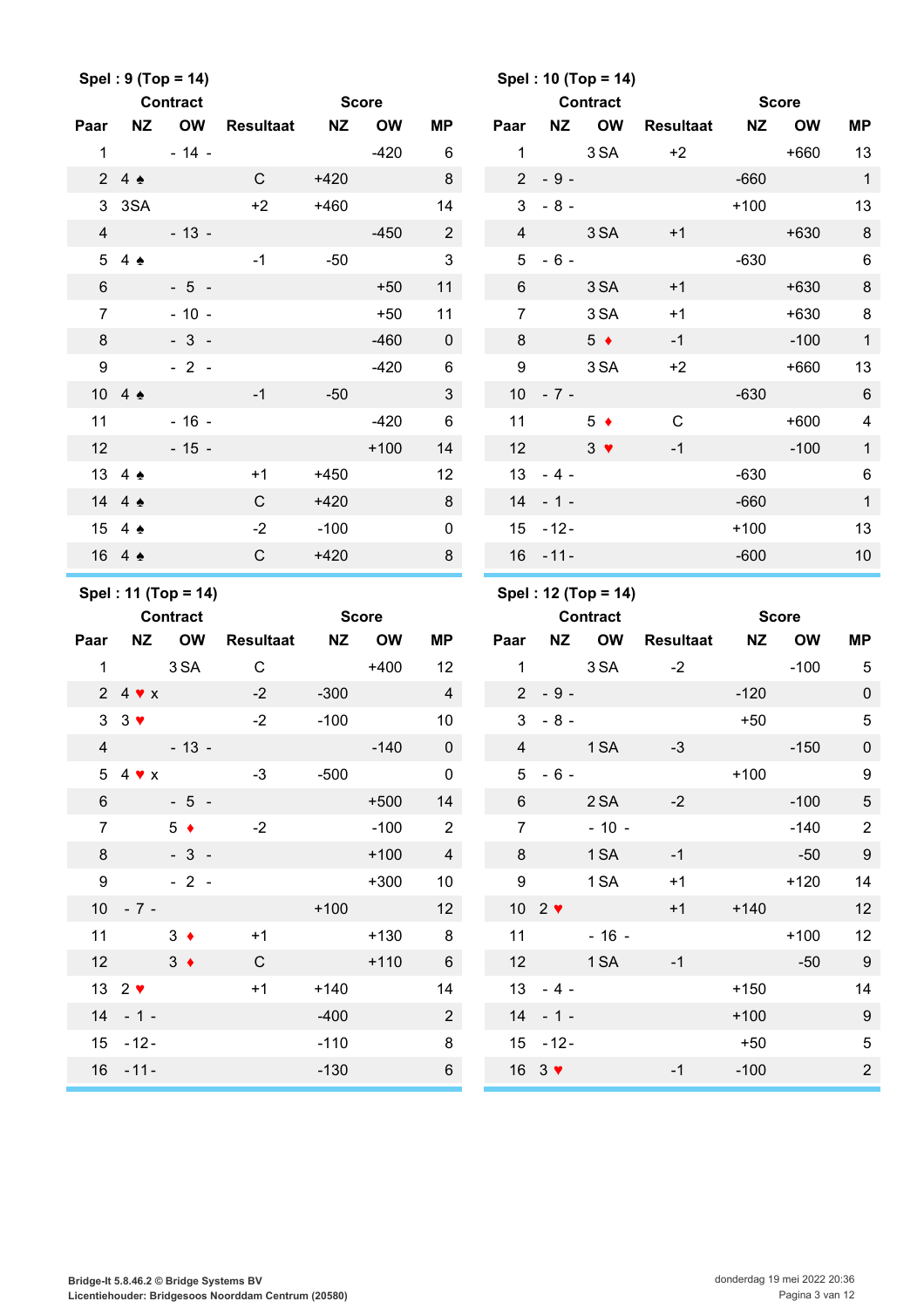|                 |                           | Spel: 13 (Top = 14) |                  |              |              |                 |                 |                                | Spel: 14 (Top = 14) |                  |           |              |                  |
|-----------------|---------------------------|---------------------|------------------|--------------|--------------|-----------------|-----------------|--------------------------------|---------------------|------------------|-----------|--------------|------------------|
|                 |                           | <b>Contract</b>     |                  | <b>Score</b> |              |                 |                 |                                | <b>Contract</b>     |                  |           | <b>Score</b> |                  |
| Paar            | <b>NZ</b>                 | <b>OW</b>           | <b>Resultaat</b> | <b>NZ</b>    | <b>OW</b>    | ΜP              | Paar            | <b>NZ</b>                      | <b>OW</b>           | <b>Resultaat</b> | <b>NZ</b> | <b>OW</b>    | MP               |
|                 | 1 4 $\bullet$             |                     | $+2$             | $+680$       |              | 11              |                 | 1 4 $\bullet$                  |                     | $-1$             | $-50$     |              | 12               |
| $\overline{2}$  |                           | $-11 -$             |                  |              | $-680$       | $\mathbf{3}$    | $\overline{2}$  |                                | $3 \bullet$         | $+1$             |           | $+130$       | $\overline{7}$   |
| 3               | $4 \triangle$             |                     | $+2$             | $+680$       |              | 11              | 3               | $-6-$                          |                     |                  | $-430$    |              | $\mathbf{1}$     |
| $\overline{4}$  | $4 \triangle$             |                     | $+1$             | $+650$       |              | $\overline{4}$  |                 | $4 - 5 -$                      |                     |                  | $-130$    |              | $\overline{7}$   |
| $5\phantom{.0}$ |                           | $-4 -$              |                  |              | $-650$       | 10              | 5               |                                | $2 \bullet$         | $+2$             |           | $+130$       | $\overline{7}$   |
| $6\phantom{1}$  |                           | $-3 -$              |                  |              | $-680$       | 3               | 6               |                                | 3 SA                | $+1$             |           | $+430$       | 13               |
|                 | 74                        |                     | $+1$             | $+650$       |              | $\overline{4}$  | $7^{\circ}$     | $-8-$                          |                     |                  | $-130$    |              | $\overline{7}$   |
| 8               |                           | $-7 -$              |                  |              | $-650$       | 10 <sup>°</sup> | 8               |                                | $3 \bullet$         | $+1$             |           | $+130$       | $\overline{7}$   |
| 9               |                           | $-14 -$             |                  |              | $-200$       | 14              | 9               |                                | 3 SA                | $+1$             |           | $+430$       | 13               |
|                 | 10 5 ♦                    |                     | $\mathsf{C}$     | $+650$       |              | $\overline{4}$  | 10 <sup>°</sup> | $-13-$                         |                     |                  | $+50$     |              | 14               |
| 11              | $4 \triangle$             |                     | $+2$             | $+680$       |              | 11              | 11              | $-2-$                          |                     |                  | $-130$    |              | $\overline{7}$   |
| 12              |                           | $-1 -$              |                  |              | $-680$       | $\mathbf{3}$    | 12              |                                | $-1 -$              |                  |           | $+50$        | $\overline{2}$   |
| 13              |                           | $-10 -$             |                  |              | $-650$       | 10              | 13              |                                | $5 \bullet$         | $-1$             |           | $-50$        | $\mathsf 0$      |
|                 | 14 2 ♦                    |                     | $+3$             | $+200$       |              | $\mathbf 0$     |                 | $14 - 9 -$                     |                     |                  | $-430$    |              | $\mathbf{1}$     |
|                 | 15 4 ♠                    |                     | $+2$             | $+680$       |              | 11              |                 | $15 - 16 -$                    |                     |                  | $-130$    |              | $\overline{7}$   |
| 16              |                           | $-15 -$             |                  |              | $-680$       | $\mathbf{3}$    | 16              |                                | $3 \bullet$         | $+1$             |           | $+130$       | $\overline{7}$   |
|                 |                           |                     |                  |              |              |                 |                 |                                |                     |                  |           |              |                  |
|                 |                           | Spel: 15 (Top = 14) |                  |              |              |                 |                 |                                | Spel: 16 (Top = 14) |                  |           |              |                  |
|                 |                           | Contract            |                  |              | <b>Score</b> |                 |                 |                                | <b>Contract</b>     |                  |           | <b>Score</b> |                  |
| Paar            | <b>NZ</b>                 | OW                  | <b>Resultaat</b> | NZ           | <b>OW</b>    | ΜP              | Paar            | <b>NZ</b>                      | OW                  | <b>Resultaat</b> | <b>NZ</b> | <b>OW</b>    | <b>MP</b>        |
|                 | $1 - 12 -$                |                     |                  | $+100$       |              | 14              |                 | $1 \quad 3 \div$               |                     | $+2$             | $+150$    |              | $\overline{1}$   |
| $2^{\circ}$     |                           | $-11 -$             |                  |              | $+300$       | 14              |                 | $2 \left( \frac{1}{2} \right)$ | $-11 -$             |                  |           | $-430$       | $\sqrt{5}$       |
| $\mathbf{3}$    | $-6-$                     |                     |                  | $-150$       |              | $\overline{2}$  |                 | 3 3SA                          |                     | $+2$             | $+460$    |              | 12               |
|                 | $4 - 5 -$                 |                     |                  | $+50$        |              | 12              |                 | 4 3SA                          |                     | $+1$             | $+430$    |              | $\boldsymbol{9}$ |
| $5\phantom{.0}$ |                           | $3 \bullet$         | $-1$             |              | $-50$        | $\overline{2}$  | 5               |                                | $-4 -$              |                  |           | $-430$       | $\overline{5}$   |
| $6\overline{6}$ |                           | 1 SA                | $+2$             |              | $+150$       | 12 <sup>2</sup> | $6\phantom{.}$  |                                | $-3 -$              |                  |           | $-460$       | $\overline{2}$   |
|                 | $7 - 8 -$                 |                     |                  | $-110$       |              | $\overline{7}$  |                 | 7 5 ♣                          |                     | $\mathsf{C}$     | $+400$    |              | $6\phantom{.}6$  |
| 8               |                           | $3 +$               | $\mathsf{C}$     |              | $+110$       | $\overline{7}$  | 8               |                                | $-7 -$              |                  |           | $-400$       | $\bf{8}$         |
| 9               |                           | $2 \bullet$         | $+1$             |              | $+110$       | $\overline{7}$  | 9               |                                | $-14 -$             |                  |           | $-150$       | 13               |
|                 | $10 - 13 -$               |                     |                  | $-110$       |              | 7 <sup>7</sup>  |                 | $10 - 13 -$                    |                     |                  | $+500$    |              | 14               |
|                 | 11 4 $\blacktriangledown$ |                     | $-3$             | $-300$       |              | $\pmb{0}$       |                 | 11 3SA                         |                     | $+1$             | $+430$    |              | $9\,$            |
| 12              | $4 \bullet$               |                     | $-2$             |              | $-100$       | $\mathbf 0$     | 12              |                                | $-1 -$              |                  |           | $-150$       | 13               |
|                 | 13                        | $2 \bullet$         | $+1$             |              | $+110$       | $\overline{7}$  |                 | 13                             | $2 \times x$        | $-2$             |           | $-500$       | $\mathbf 0$      |
|                 | $14 - 9 -$                |                     |                  | $-110$       |              | $\overline{7}$  |                 | 14 4 $\clubsuit$               |                     | $+1$             | $+150$    |              | $\mathbf{1}$     |
|                 | $15 - 16 -$               |                     |                  | $-110$       |              | $\overline{7}$  |                 | $15 - 16 -$                    |                     |                  | $+300$    |              | $\overline{4}$   |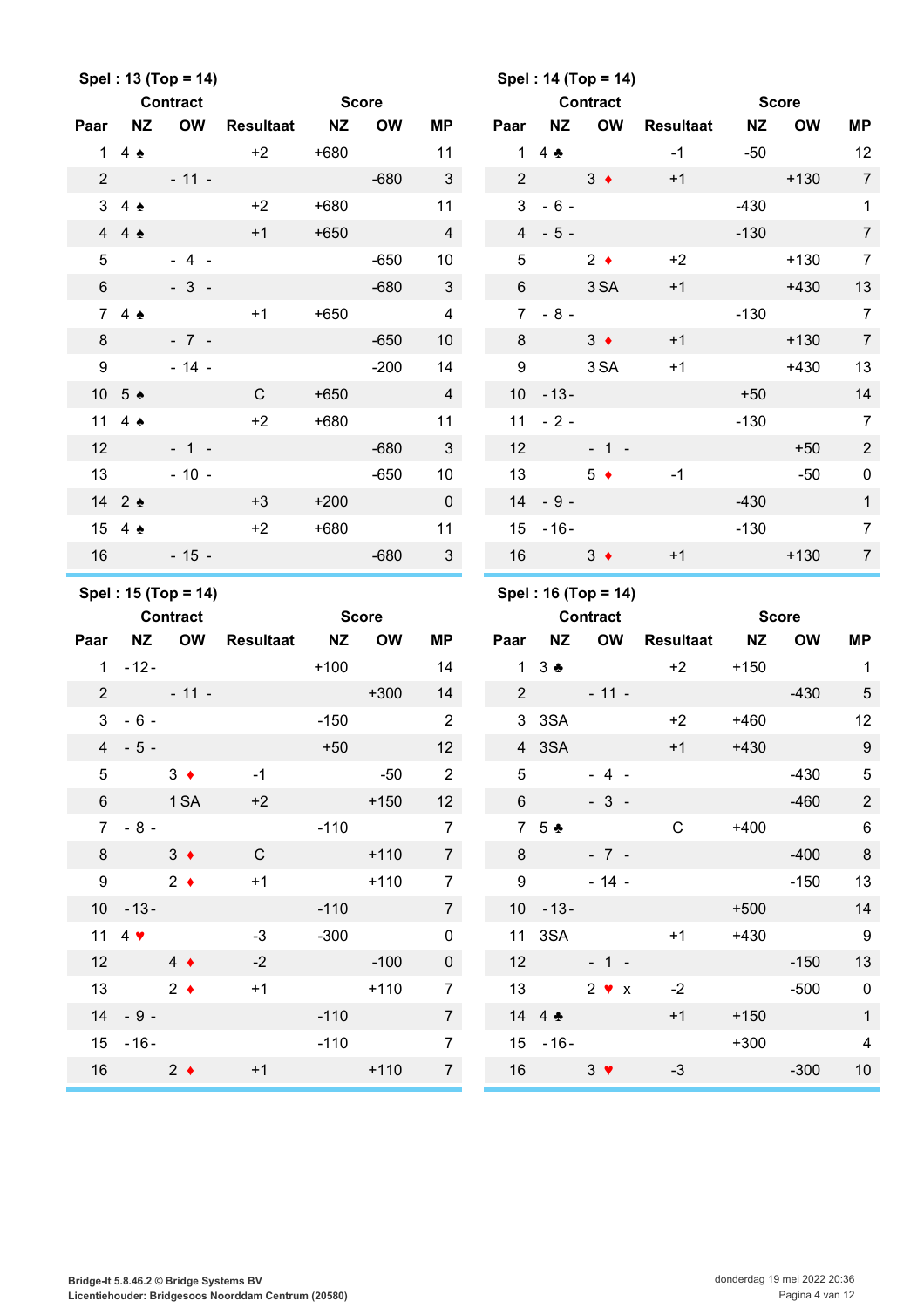|                |                            | Spel: 17 (Top = 14)                    |                  |           |              |                 |                |                                       | Spel: 18 (Top = 14)                    |                  |           |              |                            |
|----------------|----------------------------|----------------------------------------|------------------|-----------|--------------|-----------------|----------------|---------------------------------------|----------------------------------------|------------------|-----------|--------------|----------------------------|
|                |                            | <b>Contract</b>                        |                  |           | <b>Score</b> |                 |                |                                       | <b>Contract</b>                        |                  |           | <b>Score</b> |                            |
| Paar           | <b>NZ</b>                  | <b>OW</b>                              | <b>Resultaat</b> | <b>NZ</b> | <b>OW</b>    | <b>MP</b>       | Paar           | <b>NZ</b>                             | OW                                     | <b>Resultaat</b> | <b>NZ</b> | <b>OW</b>    | <b>MP</b>                  |
| $\mathbf{1}$   |                            | $-4-$                                  |                  |           | $+50$        | 11              | $\mathbf{1}$   |                                       | $-4 -$                                 |                  |           | $+200$       | 9                          |
| $\overline{2}$ |                            | $-13 -$                                |                  |           | $-400$       | $\mathbf{3}$    | $\overline{2}$ |                                       | $-13 -$                                |                  |           | $-600$       | $\overline{2}$             |
| 3 <sup>1</sup> | 3SA                        |                                        | $+1$             | $+430$    |              | 14              |                | 3 2SA                                 |                                        | $\mathsf{C}$     | $+120$    |              | 10                         |
|                | $4\quad5$ $\rightarrow$    |                                        | $-1$             | $-50$     |              | 3               |                | 4 3SA                                 |                                        | $-2$             | $-200$    |              | $\sqrt{5}$                 |
| $5^{\circ}$    | $2 \bullet$                |                                        | $+1$             | $+110$    |              | $6\phantom{1}$  |                | 5 3SA                                 |                                        | $-1$             | $-100$    |              | $\,8\,$                    |
|                | $6\quad5$ +                |                                        | $\mathsf{C}$     | $+400$    |              | 11              |                | 65 ÷                                  |                                        | $-3$             | $-300$    |              | $\mathbf{1}$               |
| $\overline{7}$ |                            | $-14 -$                                |                  |           | $+50$        | 11              | $\overline{7}$ |                                       | $-14 -$                                |                  |           | $+300$       | 13                         |
| 8              |                            | $-11 -$                                |                  |           | $-130$       | 6               | 8              |                                       | $-11 -$                                |                  |           | $+200$       | $9\,$                      |
|                | $92$ $\blacktriangleright$ |                                        | $-2$             | $-100$    |              | $\pmb{0}$       | 9              | 3SA                                   |                                        | $+2$             | $+660$    |              | 14                         |
| 10             |                            | $-9 -$                                 |                  |           | $+100$       | 14              | 10             |                                       | $-9 -$                                 |                  |           | $-660$       | $\pmb{0}$                  |
|                | 11 $3 \triangleleft$       |                                        | $+1$             | $+130$    |              | 8               |                | 11 3SA                                |                                        | $-2$             | $-200$    |              | $\sqrt{5}$                 |
| 12             |                            | $-3-$                                  |                  |           | $-430$       | $\pmb{0}$       | 12             |                                       | $-3-$                                  |                  |           | $-120$       | $\overline{4}$             |
|                | 13 $5 \div$                |                                        | $\mathsf{C}$     | $+400$    |              | 11              |                | 13 3SA                                |                                        | $\mathsf{C}$     | $+600$    |              | 12                         |
|                | 14 5 $\triangleleft$       |                                        | $-1$             | $-50$     |              | 3               |                | 14 3SA                                |                                        | $-3$             | $-300$    |              | $\mathbf{1}$               |
| 15             |                            | $-6 -$                                 |                  |           | $-400$       | 3               | 15             |                                       | $-6 -$                                 |                  |           | $+300$       | 13                         |
| 16             |                            | $-5 -$                                 |                  |           | $-110$       | 8               | 16             |                                       | $-5 -$                                 |                  |           | $+100$       | $6\phantom{1}6$            |
|                |                            |                                        |                  |           |              |                 |                |                                       |                                        |                  |           |              |                            |
|                |                            |                                        |                  |           |              |                 |                |                                       |                                        |                  |           |              |                            |
|                |                            | Spel: 19 (Top = 14)<br><b>Contract</b> |                  |           | <b>Score</b> |                 |                |                                       | Spel: 20 (Top = 14)<br><b>Contract</b> |                  |           | <b>Score</b> |                            |
| Paar           | NZ                         | <b>OW</b>                              | <b>Resultaat</b> | <b>NZ</b> | <b>OW</b>    | <b>MP</b>       | Paar           | <b>NZ</b>                             | OW                                     | <b>Resultaat</b> | <b>NZ</b> | <b>OW</b>    | МP                         |
| $\mathbf{1}$   |                            | 3 SA                                   | $\mathsf{C}$     |           | $+600$       | 11              | 1              |                                       | $-4 -$                                 |                  |           | $+100$       | 14                         |
| $\overline{2}$ |                            | 3 SA                                   | $\mathsf{C}$     |           | $+600$       | 11              | 2              |                                       | $-13 -$                                |                  |           | $-140$       | $\overline{4}$             |
| 3              | $-12-$                     |                                        |                  | $+100$    |              | 9               |                | 3 2SA                                 |                                        | $\mathsf{C}$     | $+120$    |              | $\sqrt{5}$                 |
|                | $4 - 1 -$                  |                                        |                  | $-600$    |              | $\sqrt{3}$      |                | 4 3SA                                 |                                        | $-1$             | $-100$    |              | 0                          |
|                | $5 - 16 -$                 |                                        |                  | $-630$    |              | 0               |                | 5 1SA                                 |                                        | $+2$             | $+150$    |              | 13                         |
|                | $6 - 15 -$                 |                                        |                  | $+100$    |              | 9               |                |                                       | 6 2SA 2012                             | $+1$             | $+150$    |              | 13                         |
| $\overline{7}$ |                            | 3 SA                                   | $-2$             |           | $-200$       | $\mathbf 0$     |                | $7 \quad \overline{\phantom{1}}$      | $-14 -$                                |                  |           | $-120$       | $\overline{\phantom{0}}$ 9 |
|                | 8 3 SA                     |                                        | $-1$             |           | $-100$       | 5 <sub>1</sub>  |                | $8 - 8$                               | $-11 -$                                |                  |           | $-120$       | $\boldsymbol{9}$           |
|                | $9 - 10 -$                 |                                        |                  | $+100$    |              | 9               |                |                                       | 9 2SA                                  | $\mathsf{C}$     | $+120$    |              | $\overline{5}$             |
|                |                            | 10 3 SA                                | $-1$             |           | $-100$       | 5 <sub>5</sub>  |                |                                       | $10 - 9 -$                             |                  |           | $-120$       | $9\,$                      |
|                | $11 - 8 -$                 |                                        |                  | $+100$    |              | 9               |                |                                       | 11 1SA                                 | $+1$             |           | $+120$       | $\overline{5}$             |
|                |                            | 12 3 SA                                | $-1$             |           | $-100$       | $5\overline{)}$ |                | 12                                    | $-3-$                                  |                  |           | $-120$       | $\boldsymbol{9}$           |
|                | $13 - 2 -$                 |                                        |                  | $-600$    |              | $\mathbf{3}$    |                | $13 \quad 3 \quad \blacktriangledown$ |                                        | $\mathsf{C}$     |           | $+140$       | 10                         |
|                | $14 - 7 -$                 |                                        |                  | $+200$    |              | 14              |                |                                       | 14 1SA                                 | $+1$             | $+120$    |              | $\sqrt{5}$                 |
| 15             |                            | 3 SA                                   | $-1$             |           | $-100$       | $5\phantom{0}$  |                | 15                                    | $-6 -$                                 |                  |           | $-150$       | $\mathbf{1}$               |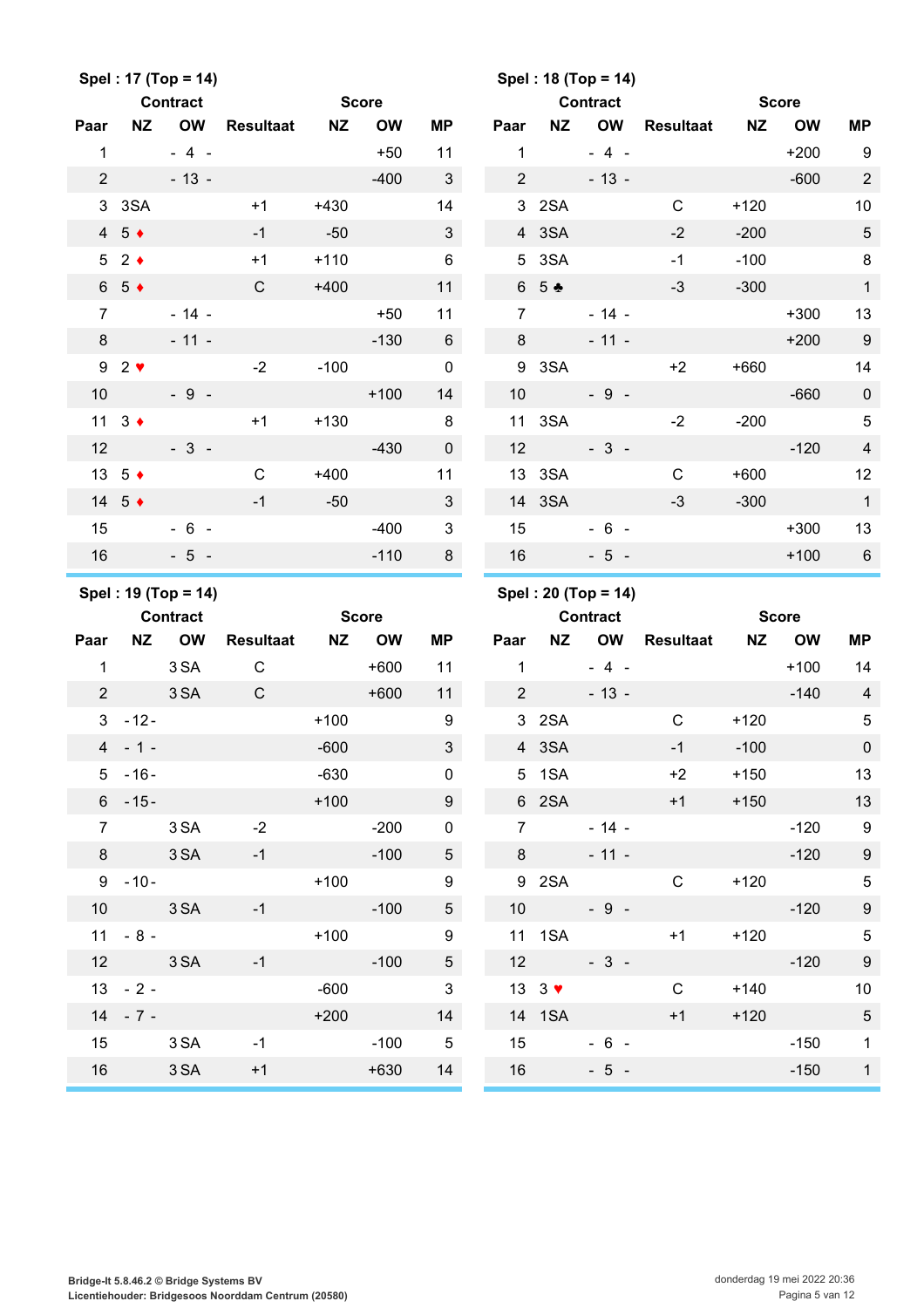|                 |                                 | Spel: 21 (Top = 14)                    |                     |              |              |                 |                |                         | Spel: 22 (Top = 14)                    |              |              |              |                          |
|-----------------|---------------------------------|----------------------------------------|---------------------|--------------|--------------|-----------------|----------------|-------------------------|----------------------------------------|--------------|--------------|--------------|--------------------------|
|                 |                                 | <b>Contract</b>                        |                     | <b>Score</b> |              |                 |                |                         | <b>Contract</b>                        |              | <b>Score</b> |              |                          |
| Paar            | <b>NZ</b>                       |                                        | <b>OW</b> Resultaat | <b>NZ</b>    | <b>OW</b>    | ΜP              | Paar           | <b>NZ</b>               | OW                                     | Resultaat    | <b>NZ</b>    | <b>OW</b>    | <b>MP</b>                |
|                 | $1\quad 4$ $\blacktriangledown$ |                                        | $-1$                | $-100$       |              | $\mathbf 0$     |                | $1 - 10 -$              |                                        |              | $-120$       |              | $\overline{7}$           |
|                 | $24$ $\blacktriangledown$       |                                        | C                   | $+620$       |              | $\overline{4}$  |                | $2 - 3 -$               |                                        |              | $+100$       |              | 13                       |
| 3 <sup>1</sup>  |                                 | $-2-$                                  |                     |              | $-620$       | 10              | 3              |                         | 3 SA                                   | $-1$         |              | $-100$       | $\overline{1}$           |
|                 | 4 3SA                           |                                        | $+2$                | $+660$       |              | 14              |                | $4 - 7 -$               |                                        |              | $+100$       |              | 13                       |
|                 | 5 2SA                           |                                        | $+1$                | $+150$       |              | 2               |                | $5 - 14 -$              |                                        |              | $-120$       |              | $\overline{7}$           |
|                 | $64$ $\blacktriangledown$       |                                        | $+1$                | $+650$       |              | 11              |                | $6 - 13 -$              |                                        |              | $-150$       |              | $\pmb{0}$                |
| $\overline{7}$  |                                 | $-4 -$                                 |                     |              | $-660$       | $\mathbf 0$     | $\overline{7}$ |                         | 3 SA                                   | $-1$         |              | $-100$       | $\mathbf{1}$             |
|                 | 8 3SA                           |                                        | $+1$                | $+630$       |              | $7\overline{ }$ |                | $8 - 15 -$              |                                        |              | $-140$       |              | $\sqrt{2}$               |
|                 | 9 3SA                           |                                        | $+1$                | $+630$       |              | $\overline{7}$  | 9              | $-16-$                  |                                        |              | $-120$       |              | $\boldsymbol{7}$         |
| 10 <sup>°</sup> |                                 | $-1 -$                                 |                     |              | $+100$       | 14              | 10             |                         | 2 SA                                   | $\mathsf{C}$ |              | $+120$       | $\boldsymbol{7}$         |
|                 | 11 4 $\blacktriangledown$       |                                        | $+1$                | $+650$       |              | 11              |                | $11 - 12 -$             |                                        |              | $-120$       |              | $\boldsymbol{7}$         |
| 12              |                                 | $-11 -$                                |                     |              | $-650$       | 3 <sup>2</sup>  | 12             |                         | 2 SA                                   | $\mathbf C$  |              | $+120$       | $\boldsymbol{7}$         |
| 13              |                                 | $-6 -$                                 |                     |              | $-650$       | $\mathbf{3}$    | 13             |                         | 2 SA                                   | $+1$         |              | $+150$       | 14                       |
| 14              |                                 | $-5 -$                                 |                     |              | $-150$       | 12              | 14             |                         | 2 SA                                   | $\mathsf{C}$ |              | $+120$       | $\boldsymbol{7}$         |
| 15              |                                 | $-8 -$                                 |                     |              | $-630$       | $\overline{7}$  | 15             |                         | $3 \triangle$                          | $\mathsf C$  |              | $+140$       | 12                       |
| 16              |                                 | $-9 -$                                 |                     |              | $-630$       | 7 <sup>7</sup>  | 16             |                         | 2 SA                                   | $\mathsf{C}$ |              | $+120$       | $\overline{7}$           |
|                 |                                 |                                        |                     |              |              |                 |                |                         |                                        |              |              |              |                          |
|                 |                                 |                                        |                     |              |              |                 |                |                         |                                        |              |              |              |                          |
|                 |                                 | Spel: 23 (Top = 14)<br><b>Contract</b> |                     |              | <b>Score</b> |                 |                |                         | Spel: 24 (Top = 14)<br><b>Contract</b> |              |              | <b>Score</b> |                          |
| Paar            | <b>NZ</b>                       |                                        | <b>OW</b> Resultaat | <b>NZ</b>    | <b>OW</b>    | ΜP              | Paar           | <b>NZ</b>               | OW                                     | Resultaat    | <b>NZ</b>    | <b>OW</b>    | MP                       |
|                 | $1 \quad 3 \Leftrightarrow$     |                                        | $\mathsf{C}$        | $+140$       |              | 6               |                | $1 \t3$ $\bullet$       |                                        | $+1$         | $+170$       |              | 6                        |
|                 | $24 \triangle$                  |                                        | $-1$                | $-100$       |              | $2^{\circ}$     |                |                         | $2 \t3 \t M \t\t x$                    | $+1$         | $+630$       |              | 14                       |
| 3               |                                 | $-2-$                                  |                     |              | $+100$       | 12              | 3              |                         | $-2-$                                  |              |              | $-630$       | $\pmb{0}$                |
|                 | 44.4                            |                                        | $-1$                | $-100$       |              | $2^{\circ}$     |                | $4 - 7 -$               |                                        |              | $+200$       |              | $10$                     |
|                 | 5 3SA                           |                                        | $+1$                | $+630$       |              | 10              |                | $5\quad 4\quad \bullet$ |                                        | C            | +420         |              | 12                       |
|                 | 64                              |                                        | $+1$                | $+650$       |              | 13              |                | 62                      |                                        | $+2$         | $+170$       |              | $\,6\,$                  |
| $\overline{7}$  |                                 | $-4 -$                                 |                     |              | $+100$       | 12              | $7^{\circ}$    |                         | $4 \bullet$                            | $-4$         |              | $-200$       | $\overline{\mathcal{A}}$ |
|                 | 84                              |                                        | $+1$                | $+650$       |              | 13              |                | 8 5 ♠                   |                                        | $-2$         | $-100$       |              | $\pmb{0}$                |
|                 | 94                              |                                        | $\mathsf C$         | $+620$       |              | 8 <sup>8</sup>  |                | $93 \triangle$          |                                        | $+1$         | $+170$       |              | $\,6$                    |
| 10 <sup>1</sup> |                                 | $-1 -$                                 |                     | <u>ana</u>   | $-140$       | 8               |                | 10                      | $-1 -$                                 |              |              | $-170$       | $\,8\,$                  |
|                 | 11 4 $\triangle$                |                                        | $-1$                | $-100$       |              | 2               |                | 11 $3 \triangleq$       |                                        | $\mathsf C$  | $+140$       |              | $\sqrt{2}$               |
| 12              |                                 | $-11 -$                                |                     |              | $+100$       | 12              | 12             |                         | $-11 -$                                |              |              | $-140$       | 12                       |
| 13              |                                 | $-6 -$                                 |                     |              | $-650$       | $\mathbf{1}$    | 13             |                         | $-6 -$                                 |              |              | $-170$       | 8                        |
| 14              |                                 | $-5 -$                                 |                     |              | $-630$       | $\overline{4}$  | 14             |                         | $-5 -$                                 |              |              | $-420$       | $\sqrt{2}$               |
| 15              |                                 | $-8 -$                                 |                     |              | $-650$       | 1               | 15             |                         | $-8 -$                                 |              |              | $+100$       | 14                       |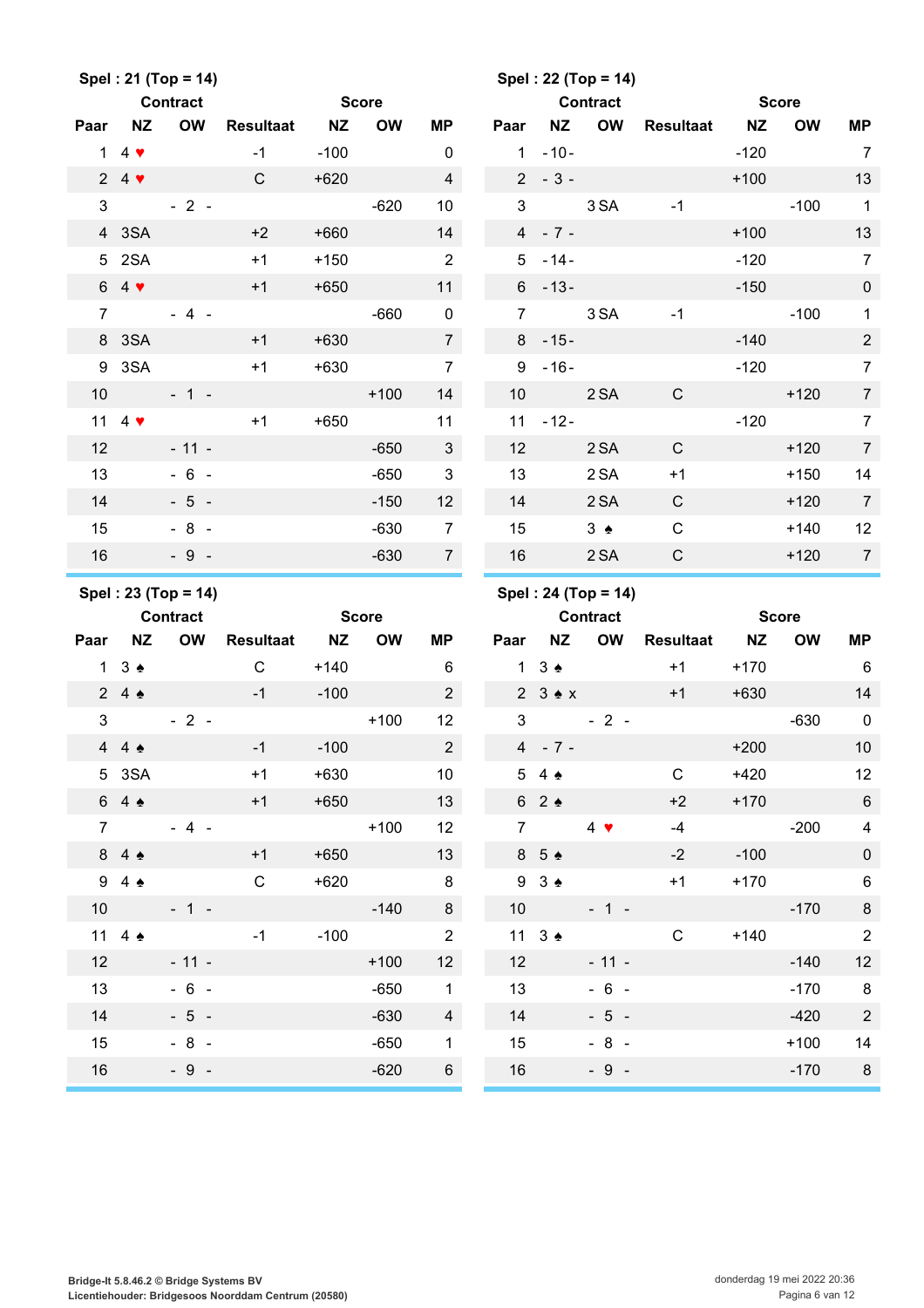|                 |                            |                    |                  |           |              | Lijn B          |                |                   |                    |                  |           |              |                  |
|-----------------|----------------------------|--------------------|------------------|-----------|--------------|-----------------|----------------|-------------------|--------------------|------------------|-----------|--------------|------------------|
|                 |                            | Spel: 1 (Top = 12) |                  |           |              |                 |                |                   | Spel: 2 (Top = 12) |                  |           |              |                  |
|                 |                            | <b>Contract</b>    |                  |           | <b>Score</b> |                 |                |                   | <b>Contract</b>    |                  |           | <b>Score</b> |                  |
| Paar            | <b>NZ</b>                  | <b>OW</b>          | <b>Resultaat</b> | <b>NZ</b> | <b>OW</b>    | <b>MP</b>       | Paar           | <b>NZ</b>         | <b>OW</b>          | <b>Resultaat</b> | <b>NZ</b> | <b>OW</b>    | <b>MP</b>        |
| $\mathbf{1}$    | $4 \cdot$                  |                    | $+1$             | $+450$    |              | 6               | 1              | $4 \triangle$     |                    | $+1$             | $+650$    |              | 11               |
| $\overline{2}$  |                            | $-1 -$             |                  |           | $-450$       | 6               | $\overline{2}$ |                   | $-1 -$             |                  |           | $-650$       | $\mathbf{1}$     |
|                 | $34$ $\blacktriangleright$ |                    | $+2$             | $+480$    |              | 11              |                | 33.4              |                    | $+2$             | $+200$    |              | $\overline{7}$   |
|                 | 44                         |                    | $+2$             | $+480$    |              | 11              |                | 43 <sub>2</sub>   |                    | $+1$             | $+170$    |              | $\overline{4}$   |
|                 | $54$ $\sqrt{ }$            |                    | $+1$             | $+450$    |              | 6               | 5 <sub>5</sub> | $4 \triangle$     |                    | $-1$             | $-100$    |              | $\overline{2}$   |
|                 | $64$ $\blacktriangledown$  |                    | $+1$             | $+450$    |              | 6               |                | 6 4 ♠             |                    | $+1$             | $+650$    |              | 11               |
| $\overline{7}$  |                            | $-4-$              |                  |           | $-480$       | $\mathbf 1$     | $\overline{7}$ |                   | $-4-$              |                  |           | $-170$       | $\,8\,$          |
| 8               |                            | $-5 -$             |                  |           | $-450$       | 6               | 8              |                   | $-5 -$             |                  |           | $+100$       | 10               |
|                 | 94                         |                    | $\mathsf{C}$     | $+420$    |              | $\overline{2}$  | 9              | $3 \triangleleft$ |                    | $+2$             | $+200$    |              | $\overline{7}$   |
| 10              |                            | $-3-$              |                  |           | $-480$       | $\mathbf{1}$    | 10             |                   | $-3-$              |                  |           | $-200$       | $\sqrt{5}$       |
| 11              |                            | $-6 -$             |                  |           | $-450$       | $\,6$           | 11             |                   | $-6 -$             |                  |           | $-650$       | $\mathbf{1}$     |
| 12              |                            | $-9 -$             |                  |           | $-420$       | 10 <sup>1</sup> | 12             |                   | $-9 -$             |                  |           | $-200$       | $\sqrt{5}$       |
| 13              | $-14-$                     |                    |                  | $-140$    |              | $\mathbf 0$     | 13             | $-14-$            |                    |                  | $-140$    |              | $\boldsymbol{0}$ |
| 14              |                            | $3 \triangle$      | $\mathsf{C}$     |           | $+140$       | 12              | 14             |                   | $2 \bullet$        | $+1$             |           | $+140$       | 12               |
|                 |                            | Spel: 3 (Top = 12) |                  |           |              |                 |                |                   | Spel: 4 (Top = 12) |                  |           |              |                  |
|                 |                            | Contract           |                  |           | <b>Score</b> |                 |                |                   | <b>Contract</b>    |                  |           | <b>Score</b> |                  |
| Paar            | NZ                         | <b>OW</b>          | <b>Resultaat</b> | <b>NZ</b> | <b>OW</b>    | <b>MP</b>       | Paar           | <b>NZ</b>         | <b>OW</b>          | <b>Resultaat</b> | <b>NZ</b> | <b>OW</b>    | <b>MP</b>        |
|                 | $1 - 2 -$                  |                    |                  | $+100$    |              | 10              |                | 12                |                    | $-1$             | $-100$    |              | 6                |
| $\overline{2}$  |                            | $2 \bullet$        | $-1$             |           | $-100$       | $\overline{2}$  | $\overline{2}$ |                   | $-1 -$             |                  |           | $+100$       | $6\phantom{1}$   |
| $\mathbf{3}$    | $-10-$                     |                    |                  | $+100$    |              | 10              |                | $3\quad 4\bullet$ |                    | $-3$             | $-300$    |              | $\mathbf 0$      |
|                 | $4 - 7 -$                  |                    |                  | $+100$    |              | 10 <sup>°</sup> |                | 42                |                    | $+1$             | $+110$    |              | 12               |
| $5\overline{)}$ | $-8-$                      |                    |                  | $-110$    |              | $\overline{2}$  |                | $5 \t1$           |                    | $\mathsf C$      | $+70$     |              | 10               |
|                 | $6 - 11 -$                 |                    |                  | $-110$    |              | $2^{\circ}$     |                | $64 \div$         |                    | $-1$             | $-100$    |              | $6\,$            |
| $\overline{7}$  |                            | $2$ $\bullet$      | $-1$             |           | $-100$       | $\overline{2}$  | $\overline{7}$ |                   | $-4-$              |                  |           | $-110$       | $\pmb{0}$        |
| $8\phantom{.}$  |                            | $2 \bullet$        | $+1$             |           | $+110$       | 10 <sup>1</sup> | 8              |                   | $-5 -$             |                  |           | $-70$        | $\sqrt{2}$       |
|                 | $9 - 12 -$                 |                    |                  | $-90$     |              | 6               |                | $92 \div$         |                    | $-1$             | $-100$    |              | $\,6\,$          |
| 10              |                            | $2 \bullet$        | $-1$             |           | $-100$       | $2^{\circ}$     | 10             |                   | $-3 -$             |                  |           | $+300$       | 12               |
| 11              |                            |                    |                  |           |              |                 |                |                   |                    |                  |           |              |                  |
|                 |                            | $2 \bullet$        | $+1$             |           | $+110$       | 10              | 11             |                   | $-6 -$             |                  |           | $+100$       | $6\phantom{1}6$  |
| 12              |                            | $1 +$              | $+1$             |           | $+90$        | $6\phantom{.}$  | 12             |                   | $-9 -$             |                  |           | $+100$       | $\,6\,$          |
|                 | $13 - 14 -$                |                    |                  | $-110$    |              | $\overline{2}$  |                | $13 - 14 -$       |                    |                  | $-170$    |              | $\sqrt{2}$       |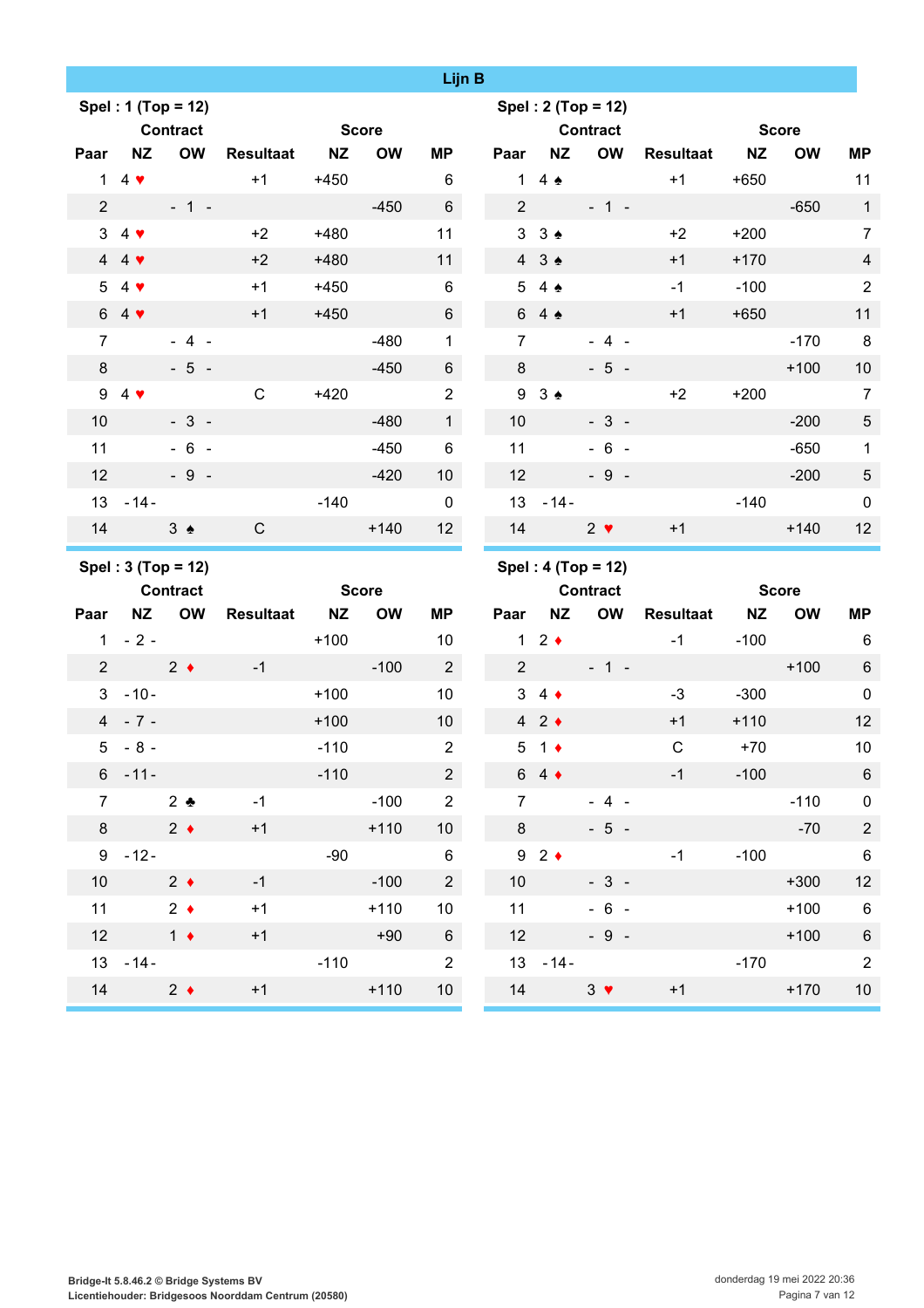|                 |                                          | Spel: 5 (Top = 12)<br><b>Contract</b> |                  | <b>Score</b> |           |                                     |                 |                                | Spel: 6 (Top = 12)<br><b>Contract</b> |              | <b>Score</b> |           |                           |
|-----------------|------------------------------------------|---------------------------------------|------------------|--------------|-----------|-------------------------------------|-----------------|--------------------------------|---------------------------------------|--------------|--------------|-----------|---------------------------|
| Paar            | <b>NZ</b>                                | <b>OW</b>                             | <b>Resultaat</b> | <b>NZ</b>    | <b>OW</b> | ΜP                                  | Paar            | <b>NZ</b>                      | OW                                    | Resultaat NZ |              | <b>OW</b> | <b>MP</b>                 |
|                 | $1 - 14 -$                               |                                       |                  | $+50$        |           | 10                                  | 1               | $-14-$                         |                                       |              | $-650$       |           | $\overline{2}$            |
| $\overline{2}$  | 4 <sub>2</sub>                           |                                       | $-1$             |              | $-50$     | $\overline{2}$                      | $2^{\circ}$     |                                | $-11 -$                               |              |              | $-140$    | $\mathbf 0$               |
|                 | $3 - 4 -$                                |                                       |                  | $-400$       |           | $\mathbf 0$                         | 3               | $-4-$                          |                                       |              | $-650$       |           | $\overline{2}$            |
| $\overline{4}$  |                                          | 3 SA                                  | C                |              | $+400$    | 12                                  | $\overline{4}$  |                                | $4 \bullet$                           | $+1$         |              | $+650$    | 10                        |
| 5 <sup>5</sup>  |                                          | 3 SA                                  | $-1$             |              | $-50$     | $\overline{2}$                      | 5               |                                | 4 $\clubsuit$                         | $\mathsf C$  |              | $+130$    | $6\phantom{1}6$           |
|                 | $6 - 10 -$                               |                                       |                  | $-170$       |           | $\overline{2}$                      |                 | $64 \triangle$                 |                                       | $-2$         | $-100$       |           | $\, 8$                    |
| $\overline{7}$  |                                          | $2 \bullet$                           | $+1$             |              | $+110$    | 6                                   | $\overline{7}$  |                                | $4 \bullet$                           | $+1$         |              | $+650$    | 10                        |
|                 | $8 - 9 -$                                |                                       |                  | $-120$       |           | $\overline{4}$                      |                 | 84                             |                                       | $-1$         | -50          |           | 10                        |
| 9               |                                          | 2 SA                                  | $\mathsf{C}$     |              | $+120$    | 8                                   | 9               |                                | $-8 -$                                |              |              | $+50$     | $\overline{2}$            |
| 10 <sup>°</sup> |                                          | $3 \triangleleft$                     | $+1$             |              | $+170$    | 10                                  | 10              |                                | $-6 -$                                |              |              | $+100$    | $\overline{4}$            |
|                 | $11 - 2 -$                               |                                       |                  | $+50$        |           | 10                                  |                 | 11 $2 \triangleleft$           |                                       | $+1$         | $+140$       |           | 12                        |
|                 | $12 - 5 -$                               |                                       |                  | $+50$        |           | 10 <sup>1</sup>                     |                 | $12 - 5 -$                     |                                       |              | $-130$       |           | $\,6\,$                   |
|                 | $13 - 7 -$                               |                                       |                  | $-110$       |           | $6\phantom{1}$                      |                 | $13 - 7 -$                     |                                       |              | $-650$       |           | $\overline{2}$            |
|                 | $14$ 4                                   |                                       | $-1$             |              | $-50$     | $\overline{2}$                      |                 | 14 $4$ $\sqrt{ }$              |                                       | $+1$         |              | $+650$    | 10                        |
|                 |                                          |                                       |                  |              |           |                                     |                 |                                |                                       |              |              |           |                           |
|                 |                                          | Spel: 7 (Top = 12)                    |                  |              |           |                                     |                 |                                | Spel: 8 (Top = 12)                    |              |              |           |                           |
|                 |                                          | <b>Contract</b>                       |                  | <b>Score</b> |           |                                     |                 |                                | <b>Contract</b>                       |              | <b>Score</b> |           |                           |
| Paar            |                                          | NZ OW                                 | Resultaat NZ     |              | <b>OW</b> | <b>MP</b>                           | Paar            | <b>NZ</b>                      | <b>OW</b>                             | Resultaat    | <b>NZ</b>    | <b>OW</b> | <b>MP</b>                 |
|                 | $1 - 14 -$                               |                                       |                  | $-130$       |           | $\overline{2}$                      |                 | $1 - 14 -$                     |                                       |              | $+100$       |           | 9                         |
| $2^{\circ}$     |                                          | $-11 -$                               |                  |              | $-140$    | 3                                   | $2^{\circ}$     |                                | $-11 -$                               |              |              | $+150$    | 12                        |
|                 | $32$ $\blacktriangleright$               |                                       | $+1$             | $+140$       |           | $\boldsymbol{9}$                    | 3               | $-4-$                          |                                       |              | $+100$       |           | $9\,$                     |
| $\overline{4}$  |                                          | $-3-$                                 |                  |              | $-140$    | 3                                   | $\overline{4}$  |                                | $4 \bullet$                           | $-2$         |              | $-100$    | $\mathbf{3}$              |
| 5               |                                          | $3 - 1$                               | $+1$             |              | $+130$    | 10                                  | $\overline{5}$  |                                | $3 \bullet$                           | $\mathsf C$  |              | $+140$    | $\boldsymbol{9}$          |
|                 | $6 - 10 -$                               |                                       |                  | $-130$       |           | $\overline{2}$                      | $6\overline{6}$ | $-10-$                         |                                       |              | $-140$       |           | $\mathbf{3}$              |
| $\overline{7}$  |                                          | $-13 -$                               |                  |              | $-140$    | 3                                   | $\overline{7}$  |                                | $3 \bullet$                           | $-1$         |              | $-50$     | $6\overline{6}$           |
|                 | $82$ $\blacktriangledown$                |                                       | $+1$             | $+140$       |           | 9                                   |                 | 84                             |                                       | $\mathsf{C}$ | $+420$       |           | 12                        |
| 9               |                                          | $-8 -$                                |                  |              | $-140$    | $\mathbf{3}$                        | 9               |                                | $-8 -$                                |              |              | $-420$    | $\overline{\mathbf{0}}$   |
| 10 <sup>1</sup> |                                          | $4 \bullet$                           | $\mathsf{C}$     |              | $+130$    | 10 <sup>°</sup>                     | 10              |                                | $2 \bullet$                           | $+1$         |              | $+140$    | $\boldsymbol{9}$          |
|                 | 11 $2$ $\blacktriangledown$              |                                       | $+1$             | $+140$       |           | 9                                   |                 | 11 4 $\bullet$                 |                                       | $-3$         | $-150$       |           | $\mathsf 0$               |
|                 | $12 - 5 -$                               |                                       |                  | $-130$       |           | $\overline{2}$                      |                 | $12 - 5 -$                     |                                       |              | $-140$       |           | $\ensuremath{\mathsf{3}}$ |
|                 | 13 $2 \blacktriangledown$<br>14 $2 \div$ |                                       | $+1$<br>$+2$     | $+140$       | $+130$    | $\boldsymbol{9}$<br>10 <sup>1</sup> |                 | $13 - 7 -$<br>14 $4$ $\bullet$ |                                       | $-2$         | $+50$        | $-100$    | $\,6$<br>$\mathfrak{S}$   |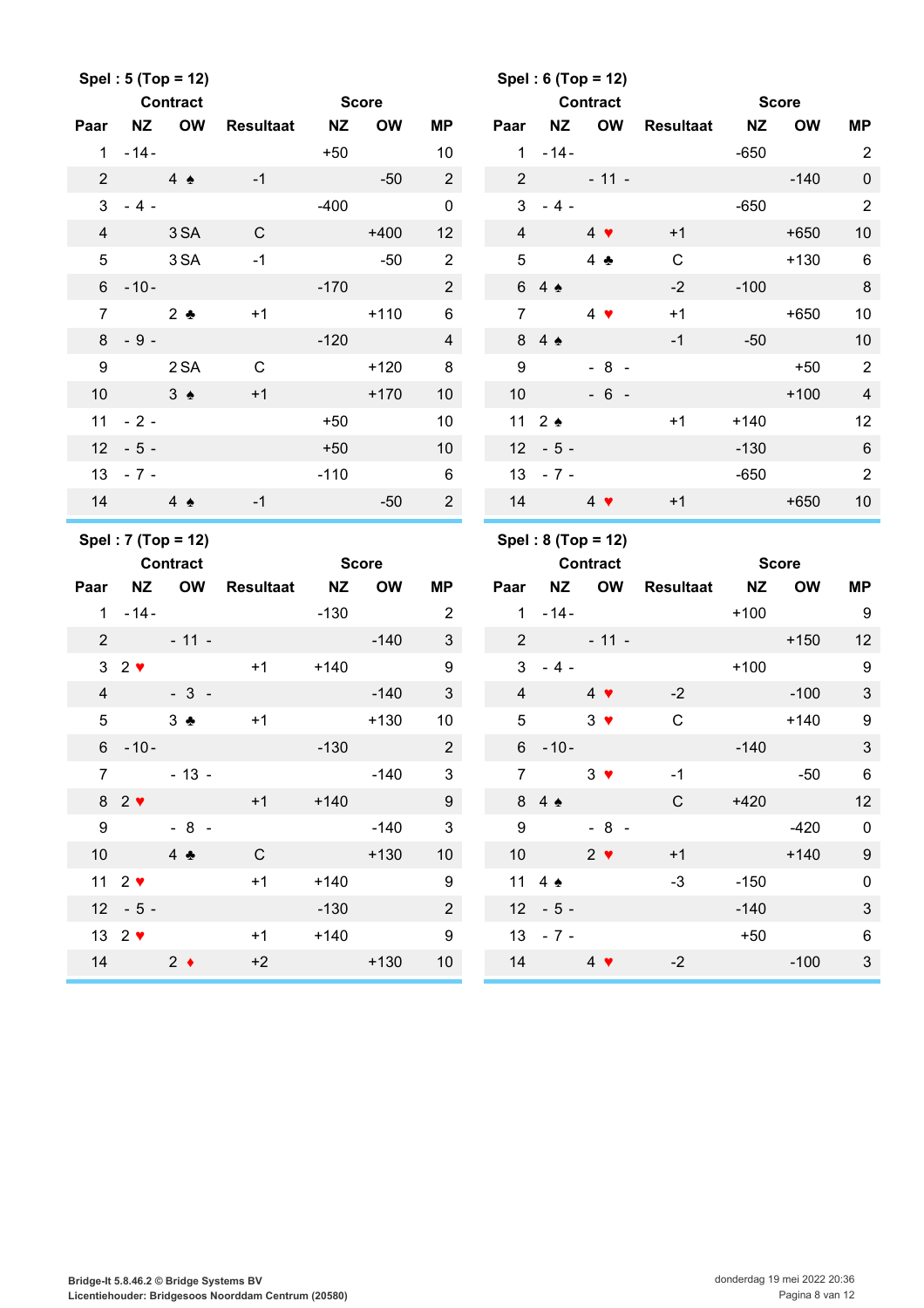|                 |                     | Spel: 9 (Top = 12)  |                  |              |           |                          |                 |                | Spel: 10 (Top = 12) |              |              |              |                         |
|-----------------|---------------------|---------------------|------------------|--------------|-----------|--------------------------|-----------------|----------------|---------------------|--------------|--------------|--------------|-------------------------|
|                 |                     | <b>Contract</b>     |                  | <b>Score</b> |           |                          |                 |                | <b>Contract</b>     |              | <b>Score</b> |              |                         |
| Paar            | <b>NZ</b>           | <b>OW</b>           | <b>Resultaat</b> | <b>NZ</b>    | <b>OW</b> | <b>MP</b>                | Paar            | <b>NZ</b>      | OW                  | Resultaat NZ |              | <b>OW</b>    | <b>MP</b>               |
|                 | $1 \quad 2 \bullet$ |                     | $-1$             | $-50$        |           | $\mathbf{1}$             | 1               | $-4-$          |                     |              | $-150$       |              | 11                      |
|                 | $2 \cdot 2 \cdot$   |                     | $+2$             | $+130$       |           | 6                        |                 | $2 - 9 -$      |                     |              | $-150$       |              | 11                      |
| 3 <sup>1</sup>  | 2SA                 |                     | $+2$             | $+180$       |           | 10                       | 3               | $-8-$          |                     |              | $-660$       |              | $\mathbf 0$             |
| $\overline{4}$  |                     | $-1 -$              |                  |              | $+50$     | 11                       | $\overline{4}$  |                | $3 \bullet$         | $+2$         |              | $+150$       | $\mathbf{1}$            |
| 5               | 3SA                 |                     | $-1$             | $-50$        |           | $\mathbf{1}$             | 5               | $-6-$          |                     |              | $-170$       |              | $\overline{7}$          |
| $6\phantom{1}$  |                     | $-5 -$              |                  |              | $+50$     | 11                       | $6\phantom{1}$  |                | $4 \bullet$         | $+2$         |              | $+170$       | $\sqrt{5}$              |
|                 | 7 2SA               |                     | $+2$             | $+180$       |           | 10                       | $7^{\circ}$     | $-14-$         |                     |              | $-630$       |              | $\overline{2}$          |
| 8               |                     | $-3-$               |                  |              | $-180$    | $\overline{2}$           | 8               |                | 3 SA                | $+2$         |              | $+660$       | 12                      |
| 9               |                     | $-2-$               |                  |              | $-130$    | $\,6\,$                  | 9               |                | $2 \bullet$         | $+3$         |              | $+150$       | $\overline{1}$          |
| 10 <sup>1</sup> |                     | $-11 -$             |                  |              | $-110$    | 8                        | 10              |                | $5 \bullet$         | $+1$         |              | $+620$       | $\,8\,$                 |
|                 | 11 $3 \div$         |                     | $\mathsf{C}$     | $+110$       |           | $\overline{4}$           |                 | $11 - 10 -$    |                     |              | $-620$       |              | $\overline{\mathbf{4}}$ |
| 12              |                     | $-13 -$             |                  |              | $-180$    | $\overline{2}$           | 12              |                | $3 +$               | $+3$         |              | $+170$       | $\sqrt{5}$              |
|                 | 13 1SA              |                     | $+3$             | $+180$       |           | 10                       |                 | $13 - 12 -$    |                     |              | $-170$       |              | $\overline{7}$          |
| 14              |                     | $-7 -$              |                  |              | $-180$    | $2^{\circ}$              | 14              |                | 3 SA                | $+1$         |              | $+630$       | 10                      |
|                 |                     |                     |                  |              |           |                          |                 |                |                     |              |              |              |                         |
|                 |                     | Spel: 11 (Top = 12) |                  |              |           |                          |                 |                | Spel: 12 (Top = 12) |              |              |              |                         |
|                 |                     | <b>Contract</b>     |                  | <b>Score</b> |           |                          |                 |                | <b>Contract</b>     |              |              | <b>Score</b> |                         |
| Paar            | <b>NZ</b>           | <b>OW</b>           | <b>Resultaat</b> | <b>NZ</b>    | <b>OW</b> | MР                       | Paar            |                | NZ OW               | Resultaat NZ |              | <b>OW</b>    | MP                      |
| $\mathbf{1}$    | $-4-$               |                     |                  | $+50$        |           | 6                        |                 | $1 - 4 -$      |                     |              | $+50$        |              | 6                       |
|                 | $2 - 9 -$           |                     |                  | $+150$       |           | 10 <sup>°</sup>          |                 | $2 \cdot 2$    |                     | $\mathsf{C}$ | $+110$       |              | 12                      |
| $\mathbf{3}$    | $-8-$               |                     |                  | $-150$       |           | $\mathbf 0$              |                 | $3 - 8 -$      |                     |              | $+50$        |              | 6                       |
| $\overline{4}$  | $3 \bullet$         |                     | $-1$             |              | $-50$     | 6                        | $\overline{4}$  |                | $3 \bullet$         | $-1$         |              | $-50$        | 6                       |
|                 | $5 - 6 -$           |                     |                  | $-130$       |           | $\mathbf{3}$             | 5               | $4 \triangle$  |                     | $-1$         | $-100$       |              | $\mathbf 0$             |
| $6\overline{6}$ |                     | $4 \bullet$         | $\mathsf C$      |              | $+130$    | $\boldsymbol{9}$         | $6\overline{6}$ |                | $-5 -$              |              |              | $+100$       | 12                      |
|                 | $7 - 14 -$          |                     |                  | $-130$       |           | $\sqrt{3}$               |                 | $7 - 14 -$     |                     |              | $+50$        |              | 6                       |
| 8               |                     | $3 +$               | $+2$             |              | $+150$    | 12                       | 8               |                | $3 \bullet$         | $-1$         |              | $-50$        | $\,6\,$                 |
| 9               |                     | $3 \bullet$         | $-3$             |              | $-150$    | $\overline{\phantom{a}}$ | 9               |                | $-2-$               |              |              | $-110$       | $\pmb{0}$               |
| 10 <sup>1</sup> |                     | $5 \bullet x$       | $-3$             |              | $-500$    | $\mathbf 0$              | 10 <sup>°</sup> |                | $2 \bullet$         | $-1$         |              | $-50$        | $\,6\,$                 |
|                 | $11 - 10 -$         |                     |                  | $+500$       |           | 12                       |                 | $11 - 10 -$    |                     |              | $+50$        |              | $\,6$                   |
|                 | 12 $2$ $\bullet$    |                     | $-2$             |              | $-100$    | $\overline{4}$           |                 | 12 $2 \bullet$ |                     | $-1$         |              | $-50$        | $\,6\,$                 |
|                 | $13 - 12 -$         |                     |                  | $+100$       |           | 8                        |                 | $13 - 12 -$    |                     |              | $+50$        |              | $6\phantom{1}6$         |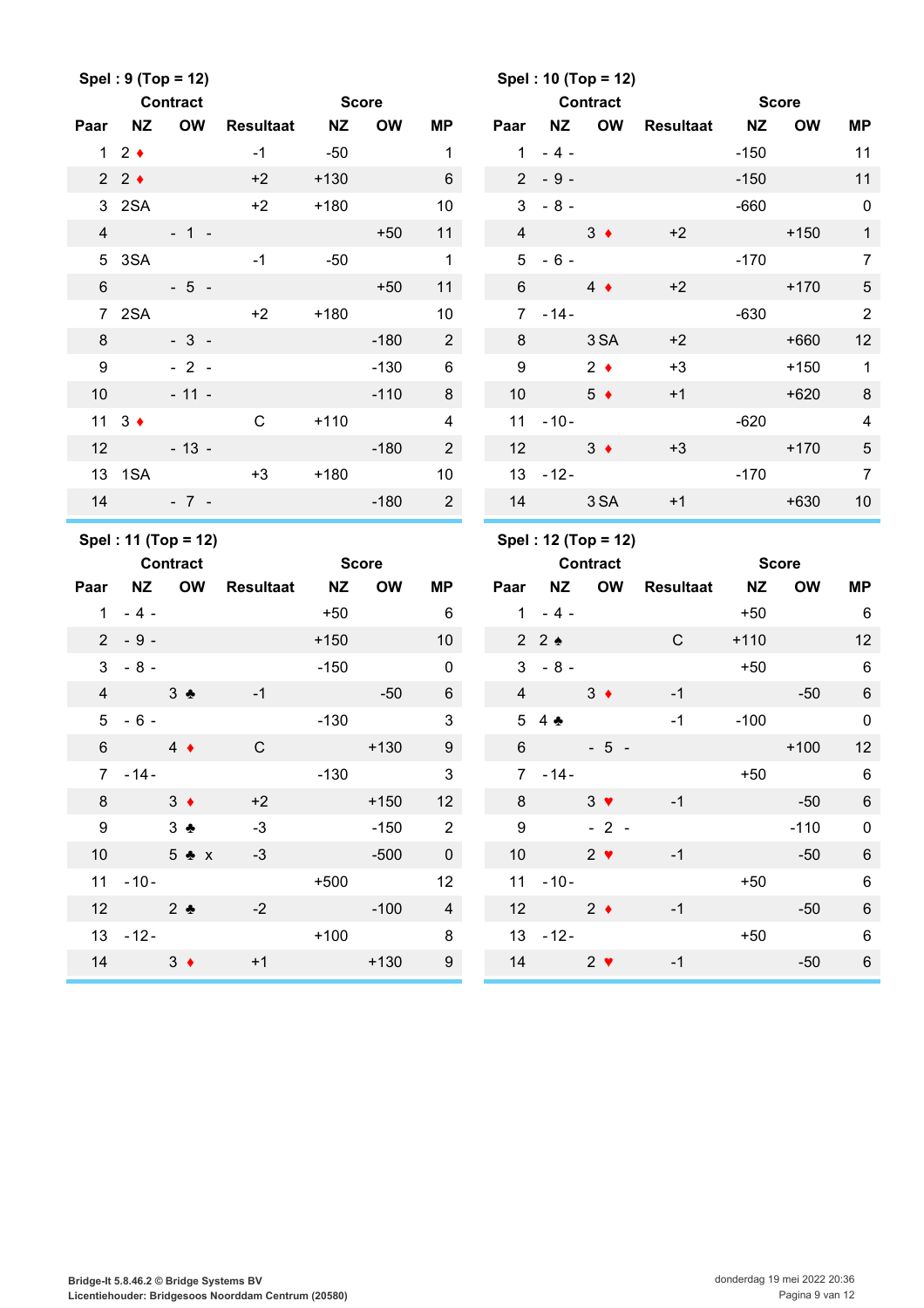|                 |                      | Spel: 13 (Top = 12)                    |                  |              |           |                  |                 |                         | Spel: 14 (Top = 12)                    |              |              |              |                 |
|-----------------|----------------------|----------------------------------------|------------------|--------------|-----------|------------------|-----------------|-------------------------|----------------------------------------|--------------|--------------|--------------|-----------------|
|                 |                      | <b>Contract</b>                        |                  | <b>Score</b> |           |                  |                 |                         | <b>Contract</b>                        |              | <b>Score</b> |              |                 |
| Paar            | <b>NZ</b>            | <b>OW</b>                              | Resultaat NZ     |              | <b>OW</b> | MР               | Paar            | NZ                      | OW                                     | Resultaat NZ |              | <b>OW</b>    | MP              |
|                 | 13.4                 |                                        | $-2$             | $-200$       |           | $\pmb{0}$        |                 | 1 3SA                   |                                        | $+1$         | $+430$       |              | 12              |
|                 | $2 - 5 -$            |                                        |                  | $+200$       |           | 9                |                 | 2 3SA                   |                                        | C            | $+400$       |              | $\,6\,$         |
| $\mathfrak{S}$  |                      | $4 \bullet$                            | $-2$             |              | $-200$    | $\mathfrak{S}$   | 3               |                         | $-12 -$                                |              |              | $-140$       | 10              |
|                 | 42                   |                                        | $-1$             | $-100$       |           | $\,6\,$          |                 | 4 3SA                   |                                        | $\mathsf{C}$ | $+400$       |              | $\,6\,$         |
| 5               |                      | $4 \bullet$                            | $-2$             |              | $-200$    | 3                | 5               |                         | $-2-$                                  |              |              | $-400$       | $\,6\,$         |
| $6\phantom{.}$  |                      | $3 \bullet$                            | $\mathsf{C}$     |              | $+140$    | 9                | $6\overline{6}$ |                         | $-9 -$                                 |              |              | $+100$       | 12              |
|                 | $7 - 8 -$            |                                        |                  | $+300$       |           | 12               |                 | 7 3SA                   |                                        | $\mathsf C$  | $+400$       |              | $6\phantom{1}6$ |
| 8               |                      | $4 \bullet$                            | $-3$             |              | $-300$    | $\mathbf 0$      | 8               |                         | $-7 -$                                 |              |              | $-400$       | $6\phantom{1}6$ |
| 9               | $-6-$                |                                        |                  | $-140$       |           | $\mathfrak{S}$   |                 | $94 \triangle$          |                                        | $-2$         | $-100$       |              | $\mathbf 0$     |
| 10              |                      | $2 \bullet$                            | $+1$             |              | $+140$    | $\boldsymbol{9}$ | 10              |                         | $-13 -$                                |              |              | $-420$       | $\sqrt{2}$      |
| 11              |                      | $-1 -$                                 |                  |              | $+200$    | 12               | 11              |                         | $-1 -$                                 |              |              | $-430$       | $\pmb{0}$       |
|                 | $12 - 3 -$           |                                        |                  | $+200$       |           | 9                |                 | $12 \quad 3 \spadesuit$ |                                        | $\mathsf{C}$ | $+140$       |              | $\overline{2}$  |
|                 | $13 - 10 -$          |                                        |                  | $-140$       |           | $\mathfrak{S}$   |                 | 13 4 4                  |                                        | $\mathbf C$  | $+420$       |              | 10              |
| 14              |                      | $-4$ -                                 |                  |              | $+100$    | $6\phantom{1}$   | 14              |                         | $-4 -$                                 |              |              | $-400$       | $6\phantom{1}6$ |
|                 |                      |                                        |                  |              |           |                  |                 |                         |                                        |              |              |              |                 |
|                 |                      |                                        |                  |              |           |                  |                 |                         |                                        |              |              |              |                 |
|                 |                      | Spel: 15 (Top = 12)<br><b>Contract</b> |                  | <b>Score</b> |           |                  |                 |                         | Spel: 16 (Top = 12)<br><b>Contract</b> |              |              | <b>Score</b> |                 |
| Paar            | <b>NZ</b>            | <b>OW</b>                              | <b>Resultaat</b> | <b>NZ</b>    | <b>OW</b> | <b>MP</b>        | Paar            | <b>NZ</b>               | OW                                     | Resultaat NZ |              | <b>OW</b>    | MP              |
| $\mathbf{1}$    | $-11-$               |                                        |                  | $-110$       |           | $\mathbf{1}$     |                 | $-11-$<br>1             |                                        |              | $+100$       |              | 4               |
|                 | $2 - 5 -$            |                                        |                  | $+50$        |           | 5                |                 | $2 - 5 -$               |                                        |              | $+200$       |              | $\overline{7}$  |
| 3               |                      | $4 \bullet$                            | $-2$             |              | $-100$    | $\overline{2}$   | 3               |                         | $3 \bullet$                            | $-2$         |              | $-200$       | $\sqrt{5}$      |
|                 | $4 - 14 -$           |                                        |                  | $+200$       |           | 12               |                 | $4 \quad 3 \bullet$     |                                        | $-1$         | $-50$        |              | $\overline{2}$  |
| 5               |                      | 1 SA                                   | $-1$             |              | $-50$     | $\overline{7}$   | $\overline{5}$  |                         | $2 \bullet$                            | $-2$         |              | $-200$       | $\sqrt{5}$      |
| $6\phantom{1}$  |                      | $-9-$                                  |                  |              | $-90$     | $\overline{4}$   | 6               |                         | $3 \bullet$                            | $-3$         |              | $-300$       | $\mathbf{1}$    |
|                 | $7 - 8 -$            |                                        |                  | $+50$        |           | 5                |                 | $7 - 8 -$               |                                        |              | $+300$       |              | 11              |
|                 | $8 \t3$ $\sqrt{ }$   |                                        | $-1$             |              | $-50$     | $\overline{7}$   |                 |                         | 8 3 SA                                 | $-3$         |              | $-300$       | $\overline{1}$  |
|                 | $9\quad 2 \div$      |                                        | $\mathsf{C}$     | $+90$        |           | 8 <sup>8</sup>   |                 | $9 - 6 -$               |                                        |              |              | $+300$       | 11              |
| 10 <sup>1</sup> | $2 \sqrt{ }$         |                                        | $\mathsf C$      |              | $+110$    | 11               |                 | 10 $3$ $\bullet$        |                                        | $+1$         |              | $+130$       | 12              |
|                 | 11 $2 \sqrt{ }$      |                                        | $\mathsf C$      |              | $+110$    | 11               |                 | 11                      | $3 - 1$                                | $-1$         |              | $-100$       | 8 <sup>8</sup>  |
|                 | $12 - 3 -$           |                                        |                  | $+100$       |           | 10 <sup>1</sup>  |                 | $12 - 3 -$              |                                        |              | $+200$       |              | $\overline{7}$  |
|                 | $13 - 10 -$          |                                        |                  | $-110$       |           | $\mathbf{1}$     |                 | $13 - 10 -$             |                                        |              | $-130$       |              | $\pmb{0}$       |
|                 | 14 $2 \triangleleft$ |                                        | $-4$             |              | $-200$    | $\pmb{0}$        |                 |                         | $14 - 4 -$                             |              |              | $+50$        | $10$            |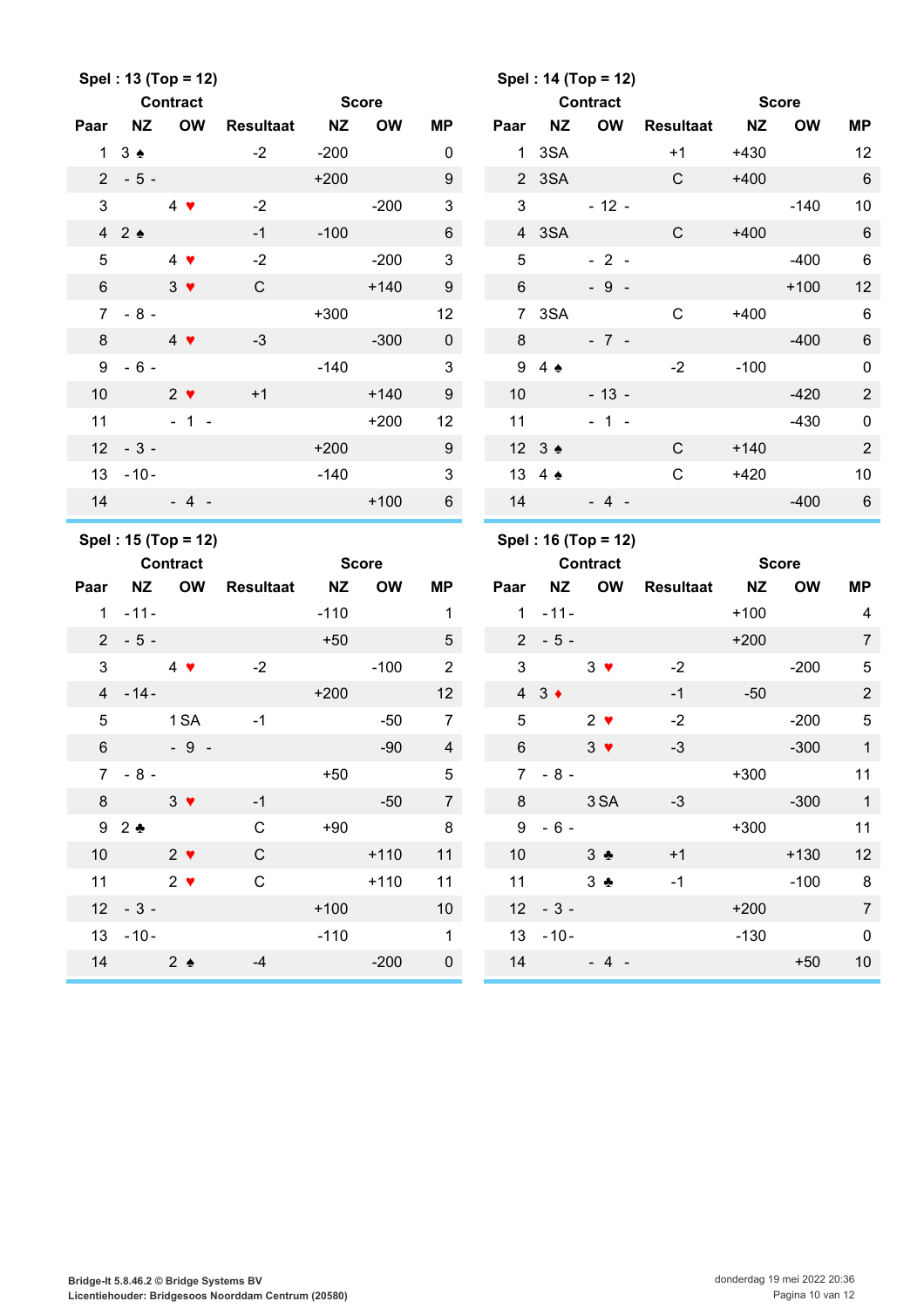|                  |                      | Spel: 17 (Top = 12)             |                  |           |              |                |                 |                          | Spel: 18 (Top = 12)                    |                  |           |              |                          |
|------------------|----------------------|---------------------------------|------------------|-----------|--------------|----------------|-----------------|--------------------------|----------------------------------------|------------------|-----------|--------------|--------------------------|
|                  |                      | <b>Contract</b>                 |                  |           | <b>Score</b> |                |                 |                          | <b>Contract</b>                        |                  |           | <b>Score</b> |                          |
| Paar             | <b>NZ</b>            | <b>OW</b>                       | <b>Resultaat</b> | <b>NZ</b> | <b>OW</b>    | <b>MP</b>      | Paar            | <b>NZ</b>                | OW                                     | <b>Resultaat</b> | <b>NZ</b> | <b>OW</b>    | <b>MP</b>                |
| $\mathbf{1}$     |                      | $-12 -$                         |                  |           | $+50$        | 8              | $\mathbf{1}$    |                          | $-12 -$                                |                  |           | $-180$       | 2                        |
|                  | 2 2SA                |                                 | $-1$             | $-50$     |              | $\overline{4}$ |                 | 2 3SA                    |                                        | $-2$             | $-200$    |              | $\mathbf{1}$             |
| 3                |                      | $-2-$                           |                  |           | $+50$        | 8              | 3               |                          | $-2 -$                                 |                  |           | $+200$       | 11                       |
| $\overline{4}$   |                      | $-5 -$                          |                  |           | $+50$        | 8              | $\overline{4}$  |                          | $-5 -$                                 |                  |           | $+100$       | $\overline{7}$           |
| 5                | 3SA                  |                                 | $-1$             | $-50$     |              | $\overline{4}$ | 5               | 3SA                      |                                        | $-1$             | $-100$    |              | $\sqrt{5}$               |
|                  | 6 3SA                |                                 | $-2$             | $-100$    |              | $\mathbf 0$    |                 | 6 3SA                    |                                        | $-2$             | $-200$    |              | $\overline{1}$           |
| $\overline{7}$   |                      | $-6 -$                          |                  |           | $+100$       | 12             | $\overline{7}$  |                          | $-6 -$                                 |                  |           | $+200$       | 11                       |
| 8                |                      | $2 \bullet$                     | $-2$             |           | $-100$       | $\overline{4}$ | 8               |                          | $-13 -$                                |                  |           | $+100$       | $\overline{7}$           |
|                  | $93 \triangle$       |                                 | $\mathbf C$      | $+140$    |              | 11             |                 | 9<br>2SA                 |                                        | $+1$             | $+150$    |              | $\, 8$                   |
| 10               |                      | $-9 -$                          |                  |           | $-140$       | $\mathbf{1}$   | 10              |                          | $-9 -$                                 |                  |           | $-150$       | $\overline{4}$           |
|                  | 11 $3 \triangleq$    |                                 | $\mathsf{C}$     | $+140$    |              | 11             |                 | 11 3SA                   |                                        | $+1$             | $+630$    |              | 12                       |
|                  | 12 2SA               |                                 | $-1$             | $-50$     |              | $\overline{4}$ |                 | 12 1SA                   |                                        | $+3$             | $+180$    |              | 10                       |
| 13 <sup>13</sup> | $-8-$                |                                 |                  | $+100$    |              | $\bf 8$        |                 | 13 3SA                   |                                        | $-1$             | $-100$    |              | $\sqrt{5}$               |
| 14               |                      | $-11 -$                         |                  |           | $-140$       | $\mathbf{1}$   | 14              |                          | $-11 -$                                |                  |           | $-630$       | $\pmb{0}$                |
|                  |                      |                                 |                  |           |              |                |                 |                          |                                        |                  |           |              |                          |
|                  |                      |                                 |                  |           |              |                |                 |                          |                                        |                  |           |              |                          |
|                  |                      | Spel: 19 (Top = 12)<br>Contract |                  |           | <b>Score</b> |                |                 |                          | Spel: 20 (Top = 12)<br><b>Contract</b> |                  |           | <b>Score</b> |                          |
| Paar             | <b>NZ</b>            | <b>OW</b>                       | <b>Resultaat</b> | <b>NZ</b> | <b>OW</b>    | <b>MP</b>      | Paar            | <b>NZ</b>                | OW                                     | <b>Resultaat</b> | <b>NZ</b> | <b>OW</b>    | <b>MP</b>                |
| $\mathbf 1$      |                      | $2 \bullet$                     | $\mathsf C$      |           | $+110$       | $\overline{7}$ | $\mathbf{1}$    |                          | $-12 -$                                |                  |           | $-70$        | 4                        |
|                  | $2 - 3 -$            |                                 |                  | $-120$    |              | $\overline{1}$ |                 | 2 3SA                    |                                        | $-1$             | $-100$    |              | $\overline{4}$           |
| 3                |                      | 1 <sub>SA</sub>                 | $+1$             |           | $+120$       | 11             | 3               |                          | $-2-$                                  |                  |           | $+100$       | 8                        |
| $\overline{4}$   |                      | 1 SA                            | $+1$             |           | $+120$       | 11             | $\overline{4}$  |                          | $-5 -$                                 |                  |           | $+100$       | $\,8\,$                  |
| 5                | $-4-$                |                                 |                  | $-120$    |              | $\mathbf{1}$   | $5\overline{)}$ | 2SA                      |                                        | $-1$             | $-100$    |              | $\overline{4}$           |
| 6                | $3 \bullet$          |                                 | $\mathbf C$      | $+110$    |              | 10             |                 | 6 1SA                    |                                        | $+1$             | $+120$    |              | 10                       |
| $\overline{7}$   |                      | $-6-$                           |                  |           | $-110$       | $\overline{2}$ | $\overline{7}$  |                          | $-6 -$                                 |                  |           | $-120$       | $\overline{\phantom{a}}$ |
| 8 <sup>°</sup>   |                      | $2^{\bullet}$                   | $+1$             |           | $+110$       | $\overline{7}$ | 8               |                          | $-13-$                                 |                  |           | $+200$       | 12                       |
|                  | $9 - 10 -$           |                                 |                  | $+300$    |              | 12             |                 | $9\quad 4 \cdot \bullet$ |                                        | $-1$             | $-100$    |              | $\overline{4}$           |
|                  | 10 $2 \triangleleft$ |                                 | $-3$             |           | $-300$       | $\overline{0}$ |                 | 10                       | $-9 -$                                 |                  |           | $+100$       | 8                        |
|                  | $11 \quad 3 \bullet$ |                                 | $-1$             | $-50$     |              | 8              |                 | 11 $2$ $\bullet$         |                                        | $+2$             | $+130$    |              | 12                       |
|                  | $12 - 1 -$           |                                 |                  | $-110$    |              | 5 <sup>5</sup> |                 | 12 1 $\bullet$           |                                        | $\mathsf{C}$     | $+70$     |              | $\,$ 8 $\,$              |
|                  | $13 - 8 -$           |                                 |                  | $-110$    |              | $\sqrt{5}$     |                 | 13 1SA                   |                                        | $-2$             | $-200$    |              | $\boldsymbol{0}$         |